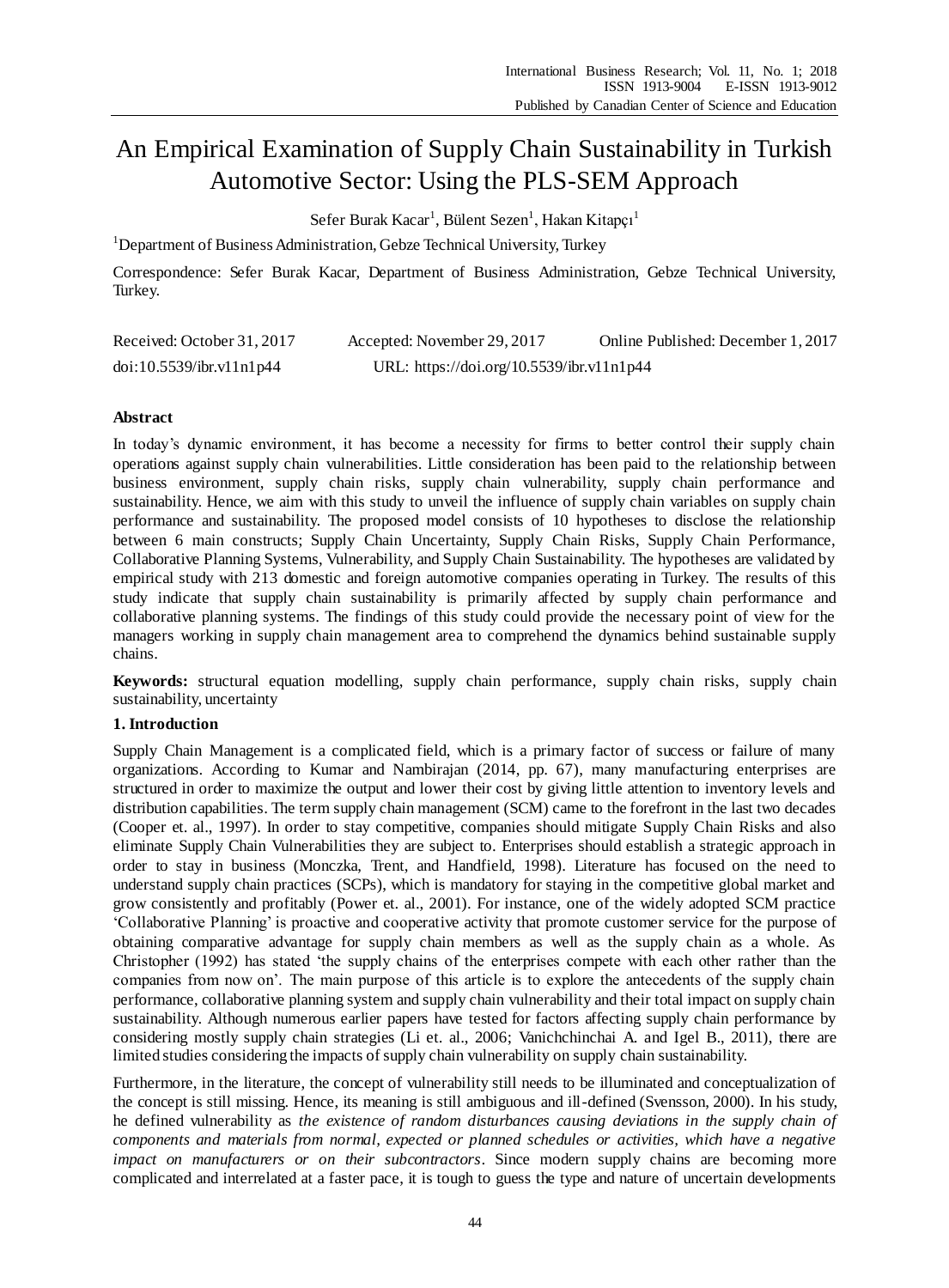or the impact of any action (Helbing et. al., 2006). The concept of sustainability is gradually acknowledged as an effective policy to cope with some of the today's challenges facing global supply chains. It results in boosting competitiveness and improved financial performance (Wang and Sarkis, 2013). Therefore, the study by Wang and Sarkis (2013) focuses on supply chain sustainability since cost reduction is increasingly regarded as the origin of supply chain sustainability and vital for the long-term profitability of an enterprise.

Even though some organizations have comprehended the significance of supply chain sustainability, they often do not know exactly which factors impact sustainability. This study aims also to reveal factors affecting supply chain sustainability and supply chain performance and also their interactions between them and hence to fill a gap in supply chain management literature. The sample of this study consists of 213 of the biggest domestic and foreign automotive firms operating in Turkey. Instead of taking companies as independent units, this approach will evaluate firms' performances extensively in relation to supply chain vulnerability.

The article continues in the following manner. In the first section, we briefly present the literature comprising supply chain management (SCM), uncertainty, supply chain risks (SCR), supply chain performance (SCP), collaborative planning systems, supply chain vulnerability, and supply chain sustainability, respectively.

Afterwards, the hypotheses are tested through the data collected from 213 companies in automotive sector operating in Turkey. The data collection and method of analysis are elucidated thoroughly. Finally, in the last part, the research findings are introduced and discussed with managerial implications.

## **2. Literature Review, Hypotheses and the Research Model**

In this section, the constructs used in our research model will be defined in detail and interrelations of these constructs will be explored.

## *2.1 Uncertainty*

Trkman and McCormack (2009) has put forward that an important division of risks, namely the origin of risks which can either be within a chain or from the outer environment has been neglected in earlier research. The authors have distinguished between the different kinds of risks based on the sources of uncertainty, namely endogenous uncertainty and exogenous uncertainty.

*Endogenous uncertainty:* This source is intrinsic to SC and can result in changing focal firm and suppliers. Market and technology turbulence are the most outstanding among them.

*Exogenous uncertainty:* The source of uncertainty/risk originates from outside of the SC. The authors have proposed to divide these risks into the two most remarkable kinds. These are: discrete events (e.g. terrorist attacks, contagious diseases, workers' strikes) and continuous risks (e.g. inflation rate, consumer price index changes).

Few studies in the literature have analyzed the relationship between flexibility, uncertainty, and performance for manufacturing systems in detail (Merschmann, and Thonemann, 2011). However, in our study, we analyze the direct impact of uncertainty on supply chain performance. As in most studies in the literature, we expect that supply chain performance is negatively influenced with an increase in uncertainty.

In this study, survey questions regarding uncertainty have been adapted from the studies by Cannon and Homburg (2001) and Inman et al. (2011). Hence, we propose that:

**H1a.** The level of uncertainty will have a significant influence on supply chain performance.

**H1b.** The level of uncertainty will have a significant influence on collaborative planning systems.

**H1c.** The level of environmental uncertainty will have a significant influence on supply chain vulnerability.

# *2.2 Supply Chain Risks*

Risk form the consumer's point of view can be defined as the uncertainty and adverse consequences of buying a product or service (Dowling and Staelin, 1994). Risk sources are the environmental, organizational or supply chain related variables that cannot be predicted with accuracy and that affect the supply chain-outcome variables. Supply Chain Risk Management can be defined as the management of SC risks through co-ordination or collaboration among the SC partners in order to guarantee profitability and continuity (Tang, 2006). Risk management process is concentrated on understanding the risks, and minimizing their impact (Faisal, 2006). The phases of the risk management process diversify from risk identification/analysis (or estimation) via risk assessment (or evaluation) to different ways of risk management (Norrman and Jansson, 2004). Vendor and supplier rating programs, contingency programs or early warning systems can be cited among the elements of risk identification. On the other hand, risk mitigation encompasses practices such as rethinking and re-evaluating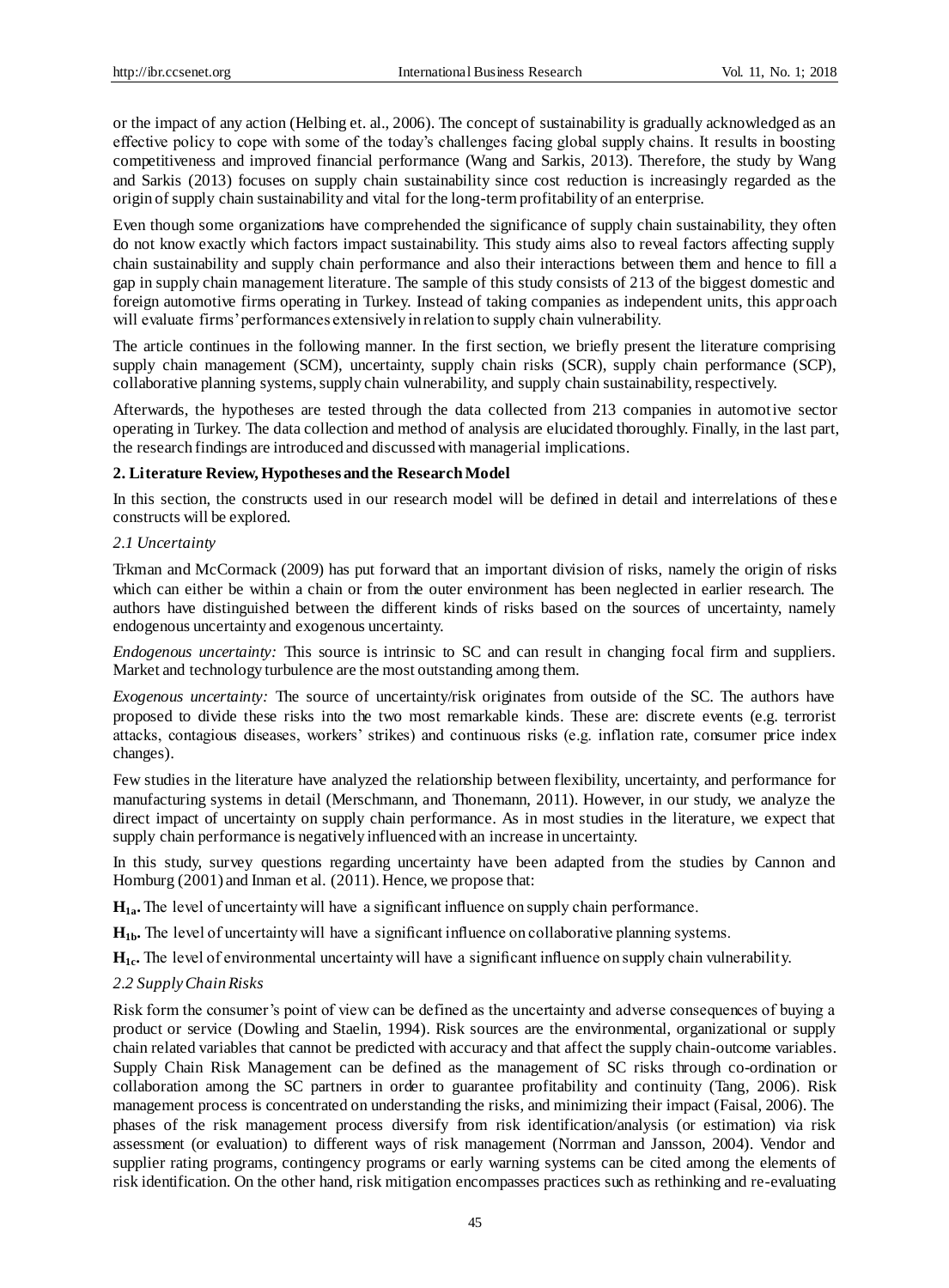their supply and distribution strategy (for instance, by using postponement and changing the location of some facilities, etc.) and supplier development (Manuj and Mentzer, 2008; Blome and Schoenherr, 2011).

Supply Chain Risk Management encompasses various fields such as operations management, marketing, finance and strategy with different points of views working together (Bandaly et. al., 2012). Bandaly et. al.'s study reviewed risks in supply chains, supply chain vulnerabilities, supply chain structure and selection of risk management approaches. Likewise, Stauffer (2003) has put forward that the nature of risk could diversify (i.e. political instability, exchange rates, carriage capacity, shelf life, and customer demand). The author has also asserted that although these risks are not new, supply chain managers always keep the dangers related with these risks in mind. Wieland and Wallenburg (2012) has supported the view that supply chain strategies and SCRM for the purpose of managing risk by diminishing the vulnerability and ensuring continuity can be seen as being a "two-sided coin"(Wieland and Wallenburg, 2012, pp. 888). The authors demonstrated empirically that both proactive (i.e. robust) and reactive (i.e. agile) supply chain strategies lead to reduction of the vulnerability of global supply chains and are in that sense necessary. Christopher and Peck (2004) divided supply chain risks as external and internal risks, which is a similar to the study conducted by Thun and Hoenig (2011). Thun and Hoenig (2011) have examined supply chain risk management in the German automotive industry empirically. The study conducts a survey with 67 manufacturing plants in the German automotive industry. The vulnerability of supply chains has been investigated and supply chain risks have been identified by analyzing their likelihood to occur and their potential impact on the supply chain. The trend towards lean supply chains results in low inventories, but leads to high inventories due to the turbulences without safety stocks. Various authors have identified different supply chain risks and these studies revealed the need for an empirical work in supply chain risk management. It is obvious that more research should be conducted in order to find out the instruments for an effective supply chain risk management. While internal company risks consider mainly the disruptions caused by problems within the organizational boundaries of the company such as machine breakdowns or IT problems, the main attention of the external supply chain risks is environmental causes that lead directly or indirectly to disturbances within the supply chain. These environmental causes can be sociopolitical, economical, technological or geographical reasons.

Cucchiella and Gastaldi (2006) have divided supply chain risks into categories of internal (involving such issues as capacity variations, regulations, information delays, and organizational factors) and external (market prices, actions of competitors, manufacturing and yield costs, supplier quality, and political issues). Risk is also a function of the level of uncertainty and the impact of an event. Many sources contribute to uncertainty in a supply chain (Sinha et. al., 2004). Typical supply chain risks involve disruptions and delays caused by supply risks such supply capacity constraints, quality issues, supplier liquidity problems, supplier dependency, product design changes, delivery delays (Chopra and Sodhi, 2004), procurement related risks such as exchange rates, inventories and stockouts (Hallikas et al., 2002), logistics and transportation risks (Wu and Blackhurst, 2009), supply chain relational risks such as hold up risks and moral hazard (Zsidisin et al., 2004), demand risks such as demand volatility and inaccurate forecasts, information distortion and stock accumulation due to the bullwhip effect (Sinha et al., 2004), and infrastructure and systems risks such as breakdowns, equipment malfunctions (Zsidisin et al., 2004).

In a study by Wagner and Bode (2008), five different supply chain risk sources have been classified. These could be cited as: (1) demand side; (2) supply side; (3) regulatory, legal and bureaucratic; (4) infrastructure; and (5) catastrophic. As indicated by the authors, while, the first two risk categories manage supply-demand coordination risks that are internal to the supply chain, the last three concentrate on risk sources that are not really inside the supply chain.

In this study, we endeavor to respond three important research questions regarding supply chain risks: How does SCRs influence supply chain performance? Are SCRs related to collaborative planning systems? What is the relationship between SCRs and supply chain vulnerability?

This study makes a contribution to the literature from two points of view. First, this study is among the first ones that examine the impact of SCRs on collaborative planning systems empirically. Second, this study attempts to examine the relationship between two close constructs, i.e. SCRs and vulnerability. Moreover, the findings of this study provide managerial implications for manufacturing companies worldwide.

Survey questions excluding the third one, which is added by the authors, regarding supply chain risks has been adapted from the study by Wagner and Bode (2008). Hence, we propose that:

**H2a.** The level of supply chain risks will have a significant influence on supply chain performance.

**H**<sub>2b</sub>**.** The level of supply chain risks will have a significant influence on collaborative planning systems.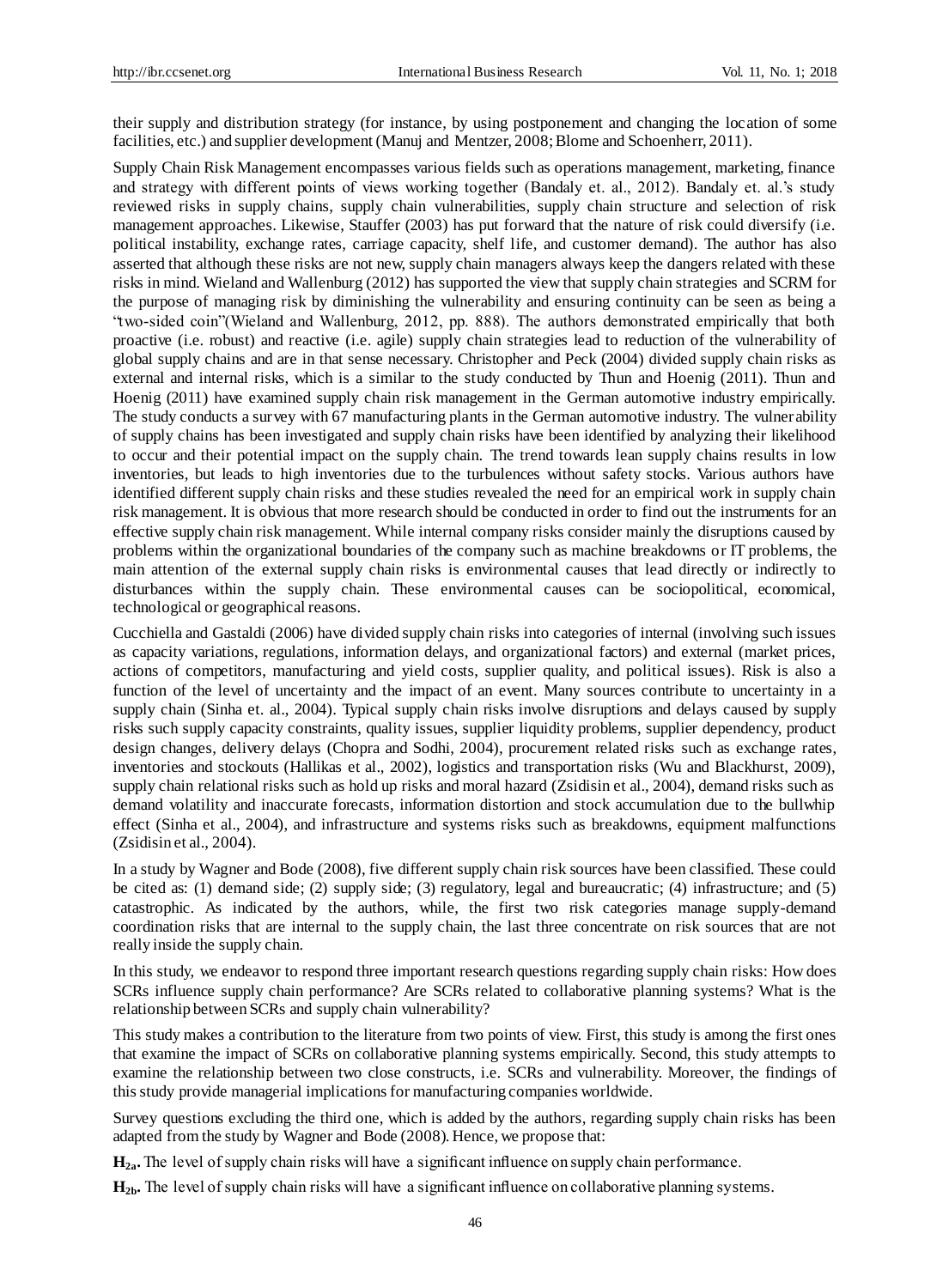**H2c.** The level of supply chain risks will have a significant influence on supply chain vulnerability.

## *2.3 Supply Chain Performance*

Numerous studies in literature explored the factors which have impact on supply chain performance. Most of them concentered on the relationship between supply chain strategies and performance. Two different supply chain management strategies can be cited as: (1) risk and (2) opportunities, which are influenced by different intentions (assess and reduce risks vs increase and realize opportunities) (Schaltegger and Burritt, 2014, pp.234). Wieland and Wallenburg (2012) revealed empirically that both proactive (i.e. robust) and reactive (i.e. agile) supply chain strategies are essential for lessening of the vulnerability in global supply chains. The research by the authors has provided strong support for the assumption that both agility and robustness strategies may be important in improving the supply chain's customer value and business performance. Bavarsad et. al. (2013) attempted to reveal the relationship between supply chain management strategy with logistics performance and organizational performance (marketing and financial). The authors have considered supply chain management strategy based on universality and integration, i.e, their organizational performance (marketing and financial) will be increased with implementing this strategy in production organizations. In order to measure logistics performance five criteria, namely, delivery speed, delivery flexibility, order full capacity, responsiveness, and delivery dependability, have been utilized. Moreover, average market share growth, average sales volume growth and average sales (in dollars) growth are used for the evaluation of marketing performance in comparison with other rivals of the industry. Return on sales, profit growth and average profit and return on investment in comparison with the rivals are used for the evaluation of financial performance. Another study conducted by Qrunfleh and Tarafdar (2012) have examined the relationship between supply chain (SC) strategy and supply chain information systems (IS) strategy, and its impact on supply chain performance and firm performance. The authors support the argument by Gunasekaran and Ngai (2004) proposing that 'to successfully managing the supply chain lies in measuring and monitoring information about its key operational and performance parameters (e.g. inventory, delivery schedules and lead times)'. Inman et. al. (2011) conducted a study to develop and test a structural model incorporating agile manufacturing as the focal construct. This model includes the primary components of JIT (JIT-purchasing and JIT-production) as antecedents. Operational performance and firm performance are measured as a consequence of JIT strategy. Survey questions regarding supply chain performance has been adapted from the study by Kim (2009). In our study, we propose that:

**H3 .** The level of supply chain performance will have a positive influence on supply chain sustainability.

## *2.4 Collaborative Planning Systems*

Construct of collaborative planning systems encompasses survey questions regarding information sharing, collaborative planning systems, supply network structure, and distribution network structure. As has been stated in the study by Kocoglu et. al. (2011): ''Information sharing essentially contributes in diminishing supply chain costs, enhancing partner relationships, expanding material flow, enabling faster delivery, improving order fulfillment rate and hence contributing to customer satisfaction, enhancing channel coordination, and enabling the success of competitive advantage''. Li et. al. (2006) analyzed the effect of supply chain management practices on competitive advantage and organizational performance. The research has devised five dimensions of SCM practice (strategic supplier partnership, customer relationship, level of information sharing, quality of information sharing, and postponement) and has tested the relationships between SCM practices, competitive advantage, and organizational performance. The elements of SCM in the study by Mentzer et. al. (2001) could be cited as agreed vision & goals, agreed supply chain leadership, information sharing, long-term relationship, risk & reward sharing, process integration, and cooperation. In our study, information sharing, collaborative planning systems, supply network structure and distribution network structure has been gathered under a single roof, i.e. collaborative planning systems. Survey questions regarding collaborative planning systems has been adapted from the studies by Cook and Heiser (2010) and Chen and Paulraj (2004). Thus, in our study, we propose that:

**H4 .** The level of collaborative planning systems will have a positive influence on supply chain performance.

**H5 .** The level of collaborative planning systems will have a positive influence on supply chain sustainability.

## *2.5 Supply Chain Vulnerability*

Supply chain vulnerability term can be conceptualized as an exposure to serious disturbance, originating from both internal and external supply chain risks (Christopher and Peck, 2004, p. 3). Several publications refer to how certain supply chain characteristics might increase or decrease the vulnerability of the supply chain. Jüttner (2005) has stressed that the identification and management of risks for the supply chain, through a coordinated approach amongst supply chain members, to reduce supply chain vulnerability as a whole. The author come up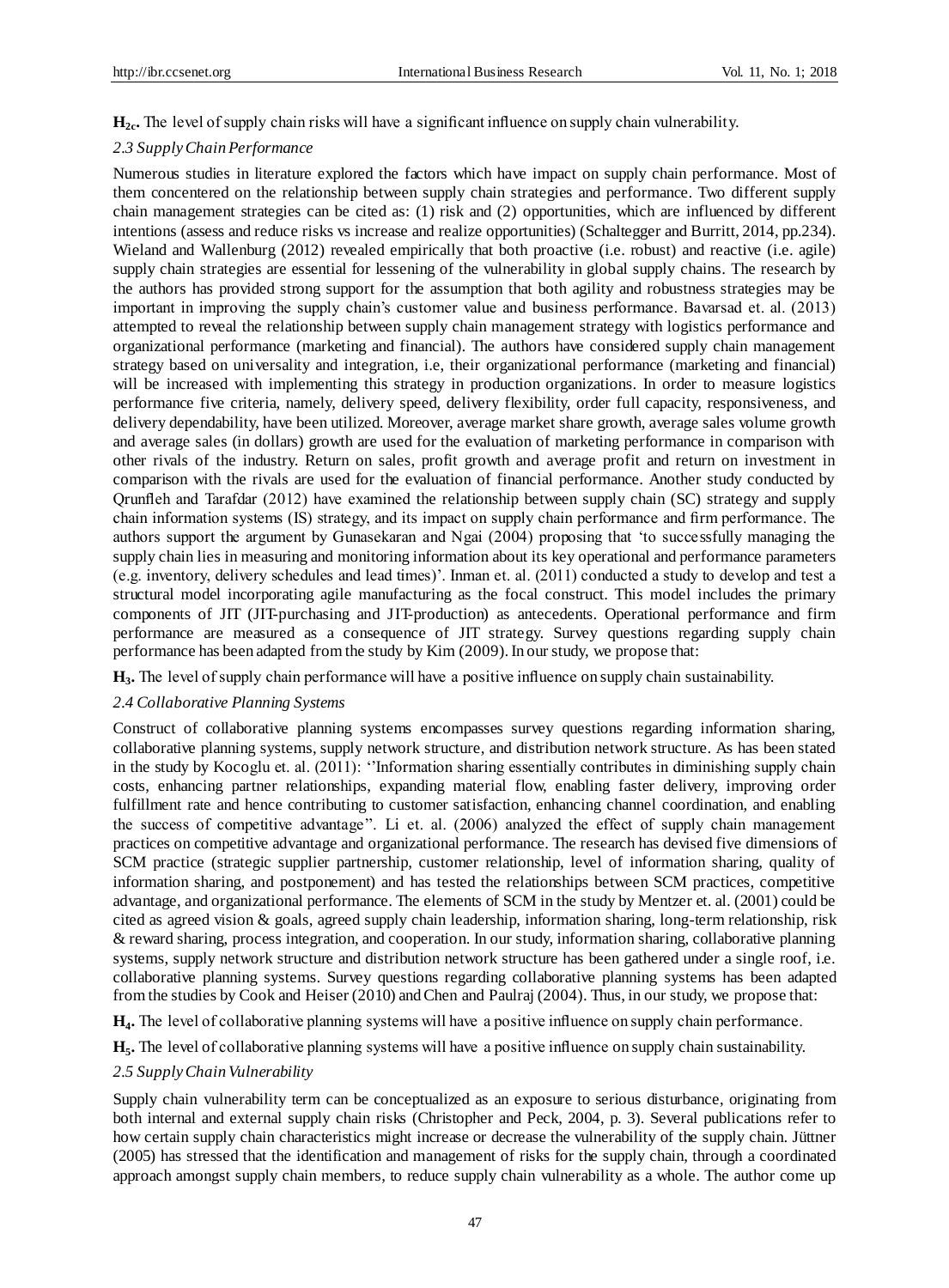with the finding that 44 per cent of all eight responding companies in his study expect the vulnerability of their supply chains to increase in the next five years. Wagner and Bode (2006) have found assumptions in the literature that supply chain vulnerability is increased by customer dependence, supplier dependence, supplier concentration, single sourcing, and global sourcing. Moreover, the survey questions regarding the supply chain vulnerability has been adapted from the study by Thun and Hoenig (2011). The authors have examined supply chain risk management in the German automotive industry empirically. The analysis is based on a survey with 67 manufacturing plants in the German automotive industry. The vulnerability of supply chains has been investigated and supply chain risks have been identified by analyzing their likelihood to occur and their potential impact on the supply chain. Based on empirical results they deduce that supply chains are mostly thought of being vulnerable. A probable reason for that is linked to be low implementation level of the instruments of the supply chain risk management which is in compliance with the literature (Jüttner, 2005; Tang, 2006b). Moreover, factors increasing complexity such as globalization and product variants on the one hand, and factors increasing efficiency such as outsourcing or reduction of suppliers on the other hand are identified as key developments driving supply chain risks and hence increasing supply chain vulnerability. Globalization brings about supply chain risk since the resulting dependencies might lead to risks both on the demand and supply side. In addition to that, the ongoing trend towards offshoring will also rise the vulnerability of supply chains due to the complexity of supply relationships and susceptibility to faults owing to cross-national connections. Survey questions regarding supply chain vulnerability has been adapted from the study by Thun and Hoenig (2011).

In our study, we propose that:

**H6 .** The level of supply chain vulnerability will have a significant influence on supply chain sustainability.

## *2.6 Supply Chain Sustainability*

Sustainability has been defined by Carter and Rogers (2008, pp. 368) as 'the strategic, transparent integration and achievement of an organization's social, environmental, and economic goals in the systemic coordination of key interorganizational business processes for improving the long-term economic performance of the individual company and its supply chains'. Sustainability can also be considered as the degree to which present decisions of organizations impact on the future situation of the natural environment, societies and business viability (Krysiak, 2009). As has been stated in the study by Schaltegger and Burritt (2014), the objective of sustainability performance management has initially served for the identification of social and environmental deficiencies and risks in the supply chain and therefore is a foundation for improved risk management. Sustainability management and action involves consideration of environmental factors and social aspects of organizational activities, as well as their integration with conventional economic performance (Seuring and Müller, 2008). Cheung and Rowlinson (2011) have examined, by means of case studies, the mechanisms by which relationships can be managed and by which communication and cooperation can be enhanced in sustainable supply chains. The research has adopted a triangulated approach in which quantitative data were collected by questionnaire, interviews were conducted to explore and enrich the quantitative data and case studies were undertaken in order to illustrate and validate the findings. The development of a sustainable supply chain has been seen by the authors to depend, in part, on the transfer of knowledge and capabilities from these larger players down the chain. From the point view of the authors, if a firm is to maintain a competitive advantage and its sustainability, it needs to develop core competences which are capable of being developed further over time in response to both environments and internal resources. The works of Carter and Easton (2011) have aimed to conduct a systematic review of sustainable supply chain management (SSCM) literature in the principal logistics and supply chain management journals, across a 20 year time frame. The authors have suggested that the broad concept of sustainability, and the key interfaces that sustainability has with supply chain management, strongly suggests that sustainability is instead license to do business in the twenty-first century and supply chain management is an integral component of this license.

Although, in the literature, there are limited number of studies that take into account of both supply chain risks and sustainability in a conceptual model, adding one more construct i.e. supply chain vulnerability to our conceptual model will illuminate the mechanism behind supply chain performance more precisely. Furthermore, unveiling of the elements of sustainability could serve to manage and also to mitigate sustainability related risks as well. In that sense, this study tries to combine constructs affecting supply chain sustainability in the literature as well.

Another survey related with sustainable supply chain management has been conducted by Zailani (2012) among 400 manufacturing firms in Malaysia. Factor analysis of the survey has revealed that four categories of outcomes (environmental, economic, social and operational) have decomposed. Survey questions regarding supply chain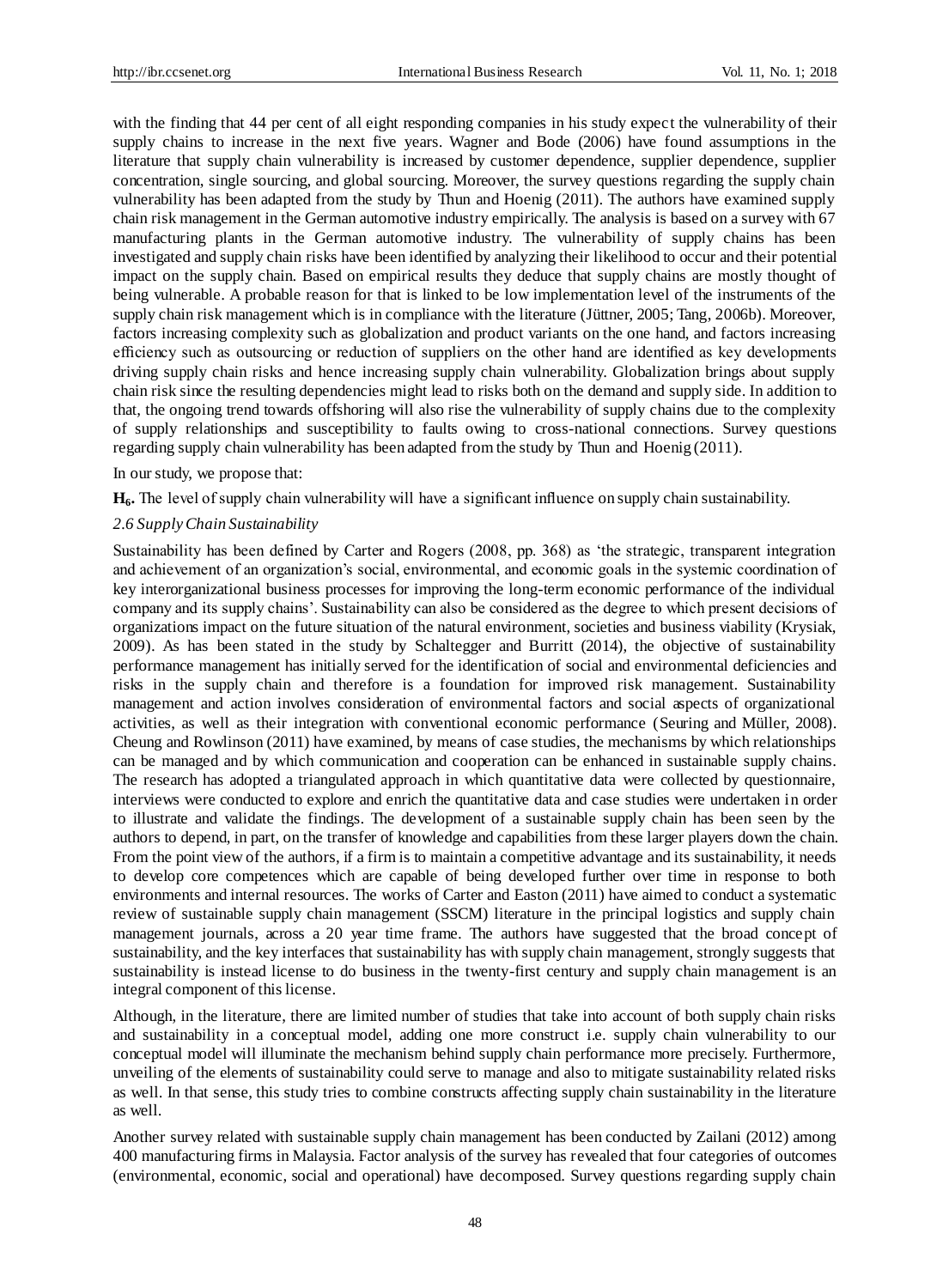sustainability has been adapted from the study by Zailani (2012).

Figure 1 presents a framework displaying the relationship between Uncertainty, Supply Chain Risks, Supply Chain Vulnerability, Collaborative Planning Systems, Supply Chain Sustainability, and Supply Chain Performance. The research herein, empirically tests the linkages between 6 main constructs. The dimensions of supply chain performance can be cited as financial performance and market based performance. In our research model, the dimensions of supply chain sustainability are represented by economic sustainability and operational sustainability. Furthermore, while the dimensions of collaborative planning systems can be cited as information sharing, collaborative planning systems, supply network structure and distribution network structure, the dimensions for supply chain risks are represented by regulatory, legal and bureaucratic risk, infrastructural risks, catastrophic risks, and supply side risks. Uncertainty and supply chain vulnerability consist of only one dimension in our conceptual model.



Figure 1. Conceptual Model

# **3. Research Methodology**

## *3.1 Sampling and Data Collection*

In order to explore empirically what the main supply chain performance drivers are and what the impact of supply chain performance and two more constructs are on the sustainability of companies in automotive sector, a questionnaire was developed and a survey was conducted in years 2015/2016 within a period of 6 months. The survey included 41 individual questions designed to assess uncertainty, supply chain risks, supply chain performance, collaborative planning systems, supply chain vulnerability and supply chain sustainability. The initial survey draft was discussed with firms' executives and it was pre-tested by 10 pilot interviews to ensure that the wording, format and sequencing of questions were appropriate. The reason for selecting automotive sector lies in the accessibility of the data and the intensity of the utilization of supply chain in automotive sector. The data have been collected mainly from Tuzla Organized Industrial Zone of Automotive Subsidiary Industry (TOSB), Association of Automotive Parts&Components Manufacturers (TAYSAD), Istanbul Chamber of Industry (ICI) and Uludag Automotive Industry Exporters' Association (OIB).

The questionnaire was applied simultaneously through online surveys and face-to-face interviews to the sample. The respondents who deal with supply chain management were asked to complete the questionnaire.

First, a web-based survey at site www.surveey.com has been developed in order to facilitate data collection and also to enable data transfer from website to SPSS or Excel file format to process data. In order to collect data, a contract has been signed with a survey company within a frame of a grant of Scientific Research Project.

#### *3.2 Pilot Study*

Primarily, we have selected Turkish automotive sector as our focus sector. We have informed the survey company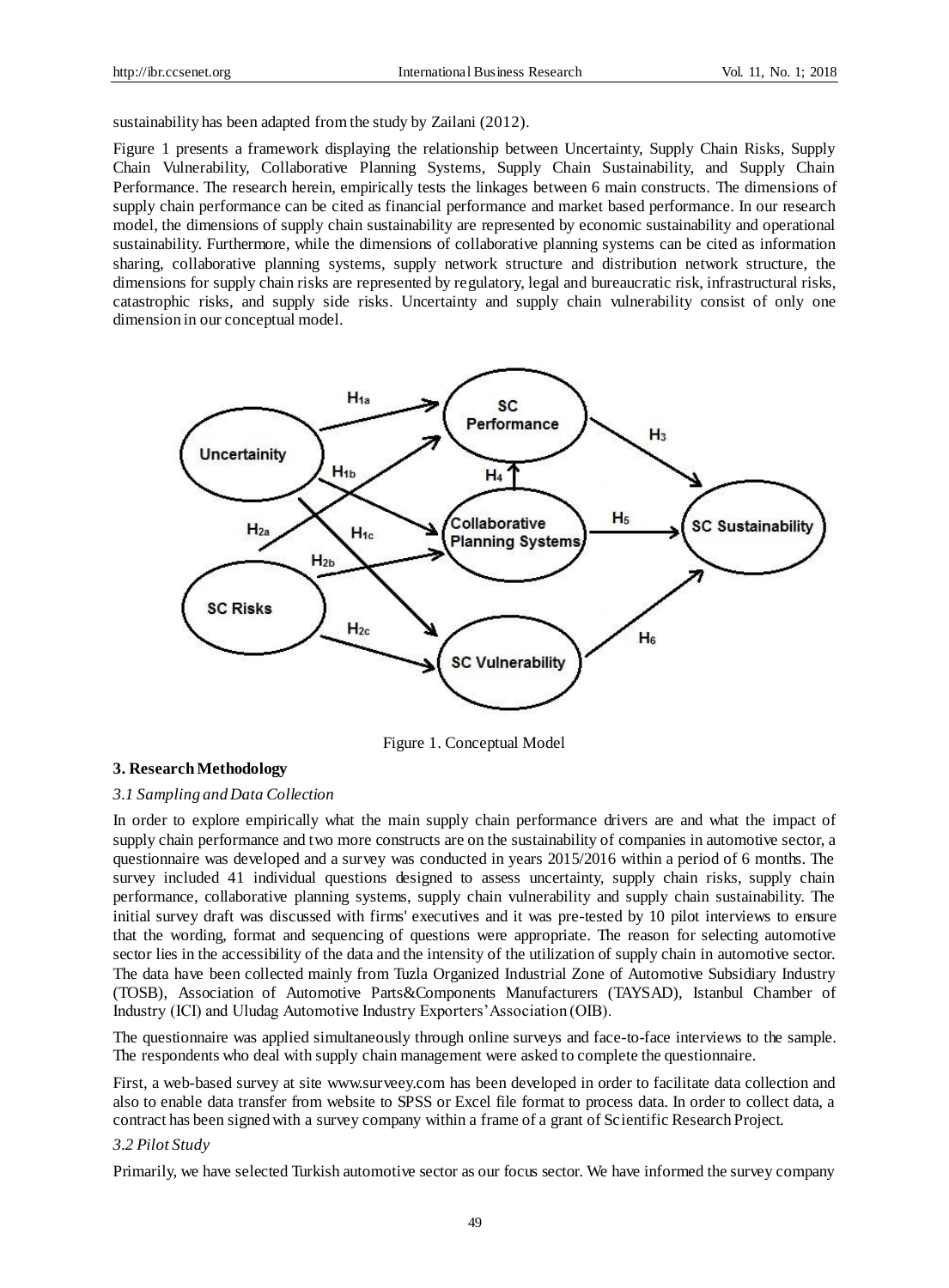collecting data on behalf of us that they have to interrupt the data collection before attaining 50 questionnaires. In a period of one month, we gathered 48 questionnaires and conducted the pilot study. Since the scales were used with a new sample, the items were subjected to exploratory factor analysis with SPSS 22.00. The best fit of data was obtained with a principal component analysis utilizing Varimax rotation with Eigenvalues of 1 as a cut of point. In the data reduction procedure, those items having a factor loading of lower than 0.50 and those having collinearity with more than one factor, were removed one by one while continuing the factor analysis until reaching the ideal factor table. The variables have been divided into two categories: exogenous and endogenous variables. Factor loading for exogenous values are found out between 0,50 and 0,94, with a total variance explained 81.17%. Furthermore, the Kaiser-Meyer-Olkin test which informs the researchers about the adequacy level of the scales has been found as KMO= 0.56. Yet, factor loading for endogenous values have been found between 0,54 and 0,94, with a total variance explained 75,8%. Moreover, the Kaiser-Meyer-Olkin adequacy test result has suggested that the sample was factorable (KMO= .689).

## *3.3 Common Method Variance*

Common method variance (CMV) is controversial in quantitative studies and any self-report survey (Spector, 2006), as it threatens the validity of the findings on the linkage results between constructs (Reio, 2010; Williams and Brown, 1994). CMV is ''variance that is attributable to the measurement method rather than to the constructs the measures represent'' (Podsakoff, MacKenzie, Lee, & Podsakoff, 2003: 879). CMV creates a false internal consistency, that is, an apparent correlation among variables generated by their common source. Podsakoff et al. (2003) explore four general sources of CMV: the use of a common rater, the manner in which items are presented to respondents, the context in which items on a questionnaire are placed, and the contextual influences (time, location and media) used to measure the constructs. According to Reio (2010), procedural design and statistical control are two solutions to reduce the probability of CMV. Following Podsakoff et al. (2003), this study addressed the CMV issue at the questionnaire design stage (common rate effects, acquiescence biases (yea- saying and nay-saying), item characteristic effects, common scale formats, item priming effects and scale length were avoided throughout the questionnaire). Secondly, a statistical technique, i.e. Harman's one-factor test was conducted. Therefore, the statistical results demonstrate that CMV is not a concern in this study.

## *3.4 Non-response Bias*

Non-response bias has been thought as a "serious concern" and should be tackled by researchers (Etter and Perneger, 1997; Lewis et al., 2013; Rezaei and Ghodsi, 2014), especially in electronic surveys (Menachemi, 2010). "Response bias occurs when individuals who respond to a survey differ systematically from those that were invited to participate but did not respond" (Menachemi, 2010, p. 5) in which "the participants do not represent non-participants" (Thompson et al., 2014). Methods to adjust for nonparticipation are complicated and the impact of nonparticipation on the total sample is difficult to evaluate since researchers seldom have knowledge about nonparticipants (Lin and Schaeffer, 1995). In our research model, we did ignore the impact of non-response bias since the sample has been collected from white collar professionals and the data mainly consist of face to face data and the rest is online survey with compulsory fields.

## *3.5 Validity and Reliability*

Validity analysis consist of content validity and construct validity. All measurement items expect a few in this survey are taken directly from existing literatures; hence, they have a good content validity. Convergent validity can be evaluated from the measurement model by determining whether each indicator's estimated pattern coefficient on its hypothesized underlying construct factor is significant (Anderson and Gerbing, 1988). As shown in Table 1, all normalized pattern loadings are statistically significant (p<0.01), therefore convergent validity was demonstrated. Reflective scales were utilized in this study in order to calculate the reliabilities. (Kleijnen et. al., 2007). In order to evaluate the psychometric features of measurement instruments, a null model, with which there is no structural relation, was utilized. To calculate reliability, a Chronbach's alpha, composite reliability (CR) and the average variance extracted (AVE) were utilized. Internal consistency is demonstrated when the reliability of each measure in a scale is above 0.7 (Brown, 2006; Kline, 2011). Cronbach's alpha and composite reliability values explain over the threshold value of 0.7 as recommended by Nunnally and Bernstein (1994). As it is demonstrated in Table 1, the measurement model provided enough evidence for internal consistency. Convergent validity has been established by the examination of factor analysis results displayed in Table 1. Each manifest variables (MV) are loaded above to the related latent variables (LV). Convergent validity is also ensured when the average variance extracted (AVE) is higher than 0.5 (Hair et. al., 2011). Except for the latent variables Supply Chain Risks and Collaborative Planning Systems, convergent validity has been assured.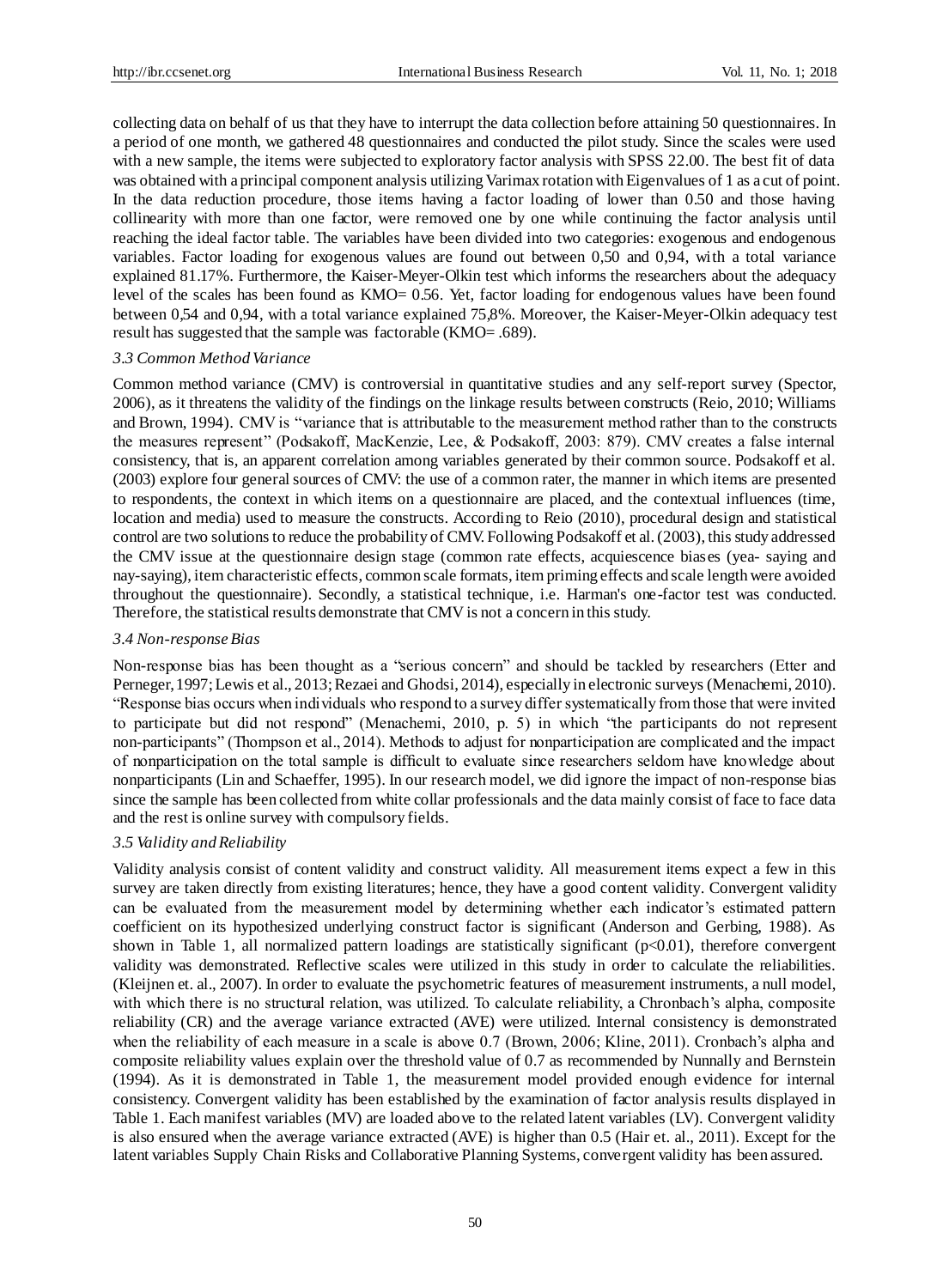# Table 1. Measurement model results

| loadings<br>Weights<br>Dev.<br>Reliability<br>Alpha<br>Environmental<br>1.92<br>0.748<br>0.857<br>0.67<br>3.62<br>Uncertainty<br>0.986<br>0.418<br>3.36<br>1.80<br>Envunc1<br>0.994<br>Envunc <sub>2</sub><br>0.439<br>3.69<br>1.90<br>0.950<br>0.363<br>3.81<br>2.03<br>Envunc3<br>3.31<br>2.14<br>0.806<br>0.849<br><b>Supply Chain Risks</b><br>0.35<br>Legist1<br>0.930<br>0.185<br>3.93<br>2.05<br>0.875<br>0.171<br>4.08<br>2.16<br>Legist2<br>0.960<br>0.186<br>4.18<br>2.06<br>Legist3 |
|------------------------------------------------------------------------------------------------------------------------------------------------------------------------------------------------------------------------------------------------------------------------------------------------------------------------------------------------------------------------------------------------------------------------------------------------------------------------------------------------|
|                                                                                                                                                                                                                                                                                                                                                                                                                                                                                                |
|                                                                                                                                                                                                                                                                                                                                                                                                                                                                                                |
|                                                                                                                                                                                                                                                                                                                                                                                                                                                                                                |
|                                                                                                                                                                                                                                                                                                                                                                                                                                                                                                |
|                                                                                                                                                                                                                                                                                                                                                                                                                                                                                                |
|                                                                                                                                                                                                                                                                                                                                                                                                                                                                                                |
|                                                                                                                                                                                                                                                                                                                                                                                                                                                                                                |
|                                                                                                                                                                                                                                                                                                                                                                                                                                                                                                |
|                                                                                                                                                                                                                                                                                                                                                                                                                                                                                                |
|                                                                                                                                                                                                                                                                                                                                                                                                                                                                                                |
| 1.97<br>Infrstr1<br>0.911<br>2.72<br>0.164                                                                                                                                                                                                                                                                                                                                                                                                                                                     |
| Infrstr2<br>0.924<br>0.175<br>3.54<br>2.16                                                                                                                                                                                                                                                                                                                                                                                                                                                     |
| 0.915<br>0.171<br>2.07<br>Infrstr3<br>4.15                                                                                                                                                                                                                                                                                                                                                                                                                                                     |
| Infrstr4<br>0.925<br>0.161<br>2.01<br>4.46                                                                                                                                                                                                                                                                                                                                                                                                                                                     |
| 0.707<br>0.104<br>1.70<br>1.29<br>Ctsrisk2                                                                                                                                                                                                                                                                                                                                                                                                                                                     |
| 0.735<br>Ctsrisk3<br>0.114<br>1.46<br>1.83                                                                                                                                                                                                                                                                                                                                                                                                                                                     |
| 2.01<br>Ctsrisk4<br>0.712<br>0.115<br>2.41                                                                                                                                                                                                                                                                                                                                                                                                                                                     |
| 0.675<br>0.118<br>3.37<br>1.75<br>Suprisk5                                                                                                                                                                                                                                                                                                                                                                                                                                                     |
| Chain<br>Supply<br>1.74<br>0.844<br>4.36<br>0.882<br>0.52                                                                                                                                                                                                                                                                                                                                                                                                                                      |
| <b>Vulnerability</b>                                                                                                                                                                                                                                                                                                                                                                                                                                                                           |
| 0.939<br>0.211<br>4.92<br>1.61<br>Supvul1                                                                                                                                                                                                                                                                                                                                                                                                                                                      |
| 0.967<br>0.215<br>1.59<br>Supvul2<br>4.45                                                                                                                                                                                                                                                                                                                                                                                                                                                      |
| Supvul3<br>0.916<br>0.184<br>3.99<br>1.69                                                                                                                                                                                                                                                                                                                                                                                                                                                      |
| 0.974<br>0.201<br>1.76<br>Supvul4<br>4.66                                                                                                                                                                                                                                                                                                                                                                                                                                                      |
| 0.889<br>0.189<br>3.86<br>1.67<br>Supvul7                                                                                                                                                                                                                                                                                                                                                                                                                                                      |
| Supvul8<br>0.922<br>0.198<br>4.39<br>1.80                                                                                                                                                                                                                                                                                                                                                                                                                                                      |
| 0.982<br>0.189<br>4.28<br>1.84<br>Supvul9                                                                                                                                                                                                                                                                                                                                                                                                                                                      |
| Collaborative<br>Planning<br>1.98<br>0.871<br>0.896<br>4.37<br>0.42                                                                                                                                                                                                                                                                                                                                                                                                                            |
| <b>Systems</b>                                                                                                                                                                                                                                                                                                                                                                                                                                                                                 |
| 0.928<br>0.087<br>1.96<br>Infosh1<br>4.68                                                                                                                                                                                                                                                                                                                                                                                                                                                      |
| 0.920<br>Infosh2<br>0.102<br>5.28<br>1.66                                                                                                                                                                                                                                                                                                                                                                                                                                                      |
| Colpsys3<br>0.991<br>4.32<br>0.155<br>1.86<br>0.974                                                                                                                                                                                                                                                                                                                                                                                                                                            |
| 0.147<br>4.02<br>1.89<br>Colpsys4<br>0.992<br>4.39<br>1.74                                                                                                                                                                                                                                                                                                                                                                                                                                     |
| 0.156<br>Colpsys5<br>0.957<br>1.88<br>0.134<br>4.05                                                                                                                                                                                                                                                                                                                                                                                                                                            |
| Colpsys6<br>0.844<br>0.119<br>5.55<br>1.46<br>Supnet1                                                                                                                                                                                                                                                                                                                                                                                                                                          |
| 0.721<br>0.091<br>5.13<br>1.64<br>Supnet2                                                                                                                                                                                                                                                                                                                                                                                                                                                      |
| 0.858<br>0.127<br>4.97<br>1.44<br>Supnet3                                                                                                                                                                                                                                                                                                                                                                                                                                                      |
| 0.950<br>0.139<br>3.19<br>2.07<br>Disnet1                                                                                                                                                                                                                                                                                                                                                                                                                                                      |
| 0.934<br>Disnet2<br>0.133<br>3.09<br>2.01                                                                                                                                                                                                                                                                                                                                                                                                                                                      |
| Disnet3<br>0.940<br>0.123<br>2.18<br>3.77                                                                                                                                                                                                                                                                                                                                                                                                                                                      |
| Chain<br><b>Supply</b>                                                                                                                                                                                                                                                                                                                                                                                                                                                                         |
| 1.62<br>0.752<br>0.862<br>0.68<br>5.20<br>Sustainability                                                                                                                                                                                                                                                                                                                                                                                                                                       |
| 0.994<br>0.444<br>4.96<br>1.74<br>Ecosus2                                                                                                                                                                                                                                                                                                                                                                                                                                                      |
| 0.998<br>Ecosus3<br>0.451<br>5.00<br>1.63                                                                                                                                                                                                                                                                                                                                                                                                                                                      |
| 0.948<br>0.297<br>Opersus1<br>5.65<br>1.39                                                                                                                                                                                                                                                                                                                                                                                                                                                     |
| 0.878<br>0.912<br>4.40<br>0.67<br><b>Supply Chain Performance</b><br>1.81                                                                                                                                                                                                                                                                                                                                                                                                                      |
| Finperf3<br>0.994<br>0.253<br>4.27<br>1.77                                                                                                                                                                                                                                                                                                                                                                                                                                                     |
| Finperf4<br>0.995<br>0.252<br>4.10<br>1.79                                                                                                                                                                                                                                                                                                                                                                                                                                                     |
| 0.253<br>Finperf5<br>0.992<br>3.95<br>1.88                                                                                                                                                                                                                                                                                                                                                                                                                                                     |
| 0.994<br>0.234<br>Markprf1<br>4.86<br>1.70                                                                                                                                                                                                                                                                                                                                                                                                                                                     |
| 0.225<br>Markprf2<br>0.990<br>4.80<br>1.72                                                                                                                                                                                                                                                                                                                                                                                                                                                     |

*Note:* Loadings shown are after oblique rotation and Kaiser normalization.

Furthermore, discriminant validity is supported by two criteria in this study:

- The AVE of each latent construct should be higher than the construct's highest squared correlation with any other latent construct (Fornell and Lacker, 1981).
- An indicator's loading should be higher than all of its cross loadings (Hair et. al., 2011).

Table 2 displays that both criteria above for discriminant validity is supported.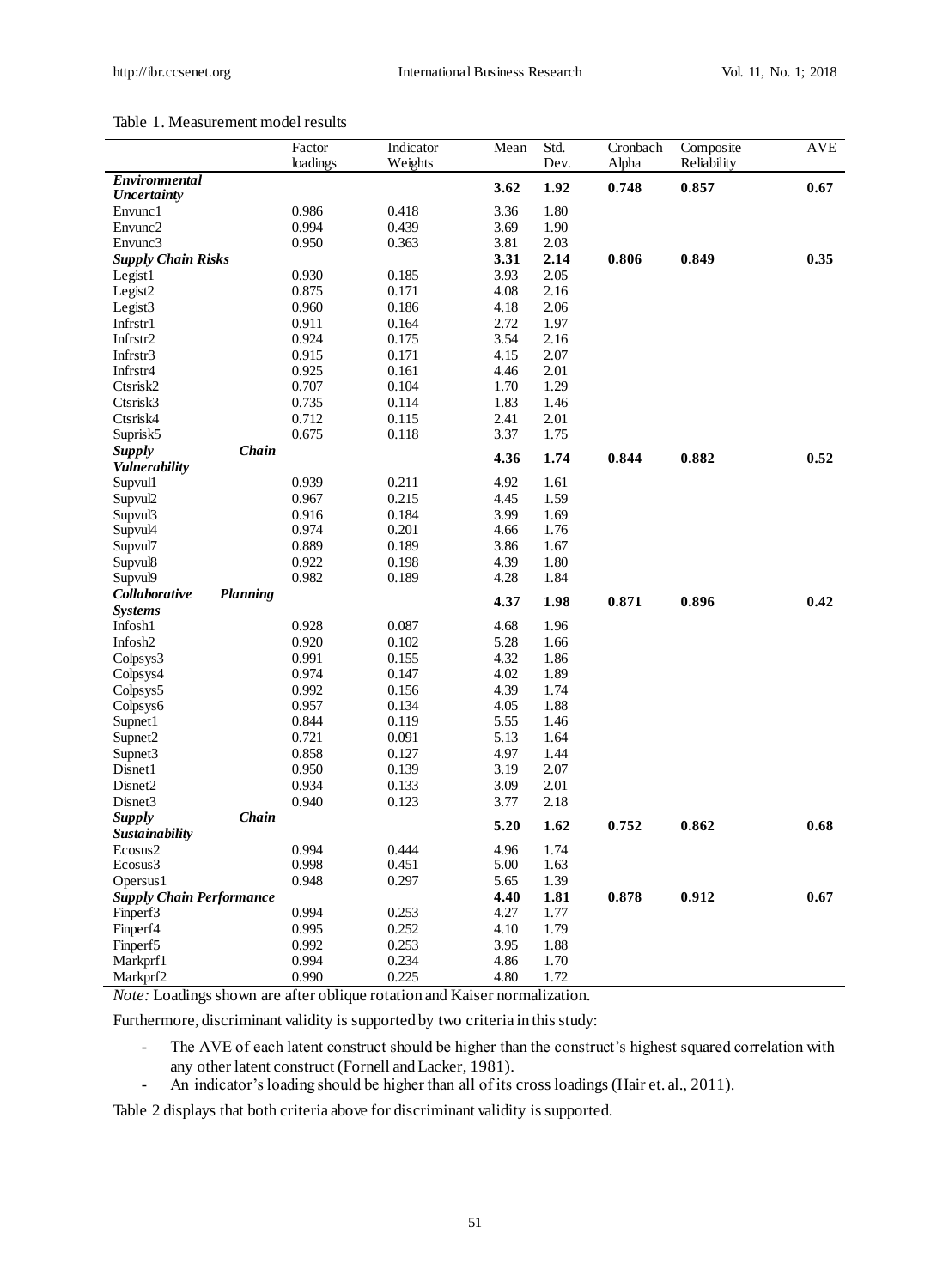| Construct                        |          | ↑        |          | 4     |       |       |
|----------------------------------|----------|----------|----------|-------|-------|-------|
| 1. Uncertainty                   | 0.817    |          |          |       |       |       |
| 2. Supply Chain Risks            | 0.456    | 0.590    |          |       |       |       |
| 3. Vulnerability                 | 0.349    | 0.467    | 0.720    |       |       |       |
| 4. Collaborative Planning System | 0.064    | $-0.035$ | $-0.040$ | 0.651 |       |       |
| 5. Sustainability                | $-0.037$ | $-0.018$ | 0.085    | 0.438 | 0.826 |       |
| 6. Supply Chain Performance      | $-0.063$ | $-0.196$ | $-0.050$ | 0.469 | 0.498 | 0.821 |

Table 2. Correlations among latent variables with sq. rts. of AVEs

*Note:* Square roots of average variances extracted (AVEs) shown on diagonal

Concerning the results of the above statistical tests for reliability and validity, it is assumed that the factors of the variables are sufficiently valid and reliable to test hypotheses.

## *3.6 Structural Model*

SEM is a collection of statistical techniques which examines a set of relationships between multiple independent and dependent variables simultaneously (Hair et al., 2006). The popularity of structural equation modeling (SEM) has grown out of the need to test complete theories and concepts (Rigdon, 1998). PLS-SEM is a causal modeling approach aimed at maximizing the explained variance of the dependent latent constructs. This is contrary to CB-SEM's objective of reproducing the theoretical covariance matrix, without focusing on explained variance (Hair et. al., 2011, pp. 139). It is an iterative algorithm that separately solves out the blocks of the measurement model and then, in a second step, estimates the path coefficients in the structural model (Vinzi et. al., 2010, pp. 48). Therefore, PLS-SEM is claimed to explain at best the residual variance of the latent variables and potentially, also of the manifest variables (indicators) in any regression run in the model (Fornell and Bookstein, 1982). Due to this reason, PLS Path Modeling is considered more as an exploratory approach than as a confirmatory one. Further, PLS is the most appropriate SEM approach when used with small sample sizes, non-normal and categorical data (Haenlein and Kaplan, 2014; Hair et. al., 2013). Basically, PLS combines principal components analysis and multivariate regression in order to define the dependent variable or variables included in the model (Edvardsson et. al., 2000). In order to reveal the reflective relationships between latent constructs and their indicators, PSL-SEM technique has been used in this research by utilizing WarpPLS 5.0 software. All items are standardized to zero mean and unit variance. To estimate the significance of path coefficients and item loadings, we use a bootstrapping approach, where 500 random samples of observations with replacements are generated from the original dataset (Efron and Tibshirani, 1993; Chin, 1998).

## *3.7 Testing of Hypotheses*

The PLS-based structural equation modeling technique generates the path coefficients among the constructs. The significance of these coefficients was evaluated by using bootstrap procedure. In general, the bootstrap technique provides an estimate of the shape, spread and bias of the sampling distribution of the sampling distribution of a specific statistic. The procedure creates a large, pre-specified number of bootstrap samples (e.g., 5,000). PLS estimates the path model for each bootstrap sample. The obtained path model coefficients from a bootstrap distribution, which can be viewed as an approximation of the sampling distribution (Henseler et. al., 2009, pp. 305). Before parameter estimation of our conceptual model, we have increased the research sample to 500 by means of Bootstrapping method. By using WarpPLS software to test our conceptual model, following goodness of fit results have been obtained: Average path coefficient (APC =  $0.232**$ ), Average R-squared (ARS =  $0.223**$ ), and Average Variance Inflation Factor (AVIF =  $1.112**$ ). In order for a structural model to be considered as powerful, APC and ARS should be significant at the level of  $p<0.01$  and that AVIF value should be lower than 5 (Kock, 2011).

Taking into consideration the direct relations in our proposed model, only uncertainty ( $\beta$ =0.19,  $\beta$ <0.01) has significant and direct effect on Supply Chain Vulnerability. Therefore, hypothesis  $H_{1c}$  has been supported. Furthermore, the relationships between Uncertainty and Supply Chain Performance and between Uncertainty and Collaborative Planning Systems demonstrated no significant effects. Hence, hypothesis  $H_{1a}$  and  $H_{2b}$  have not been supported statistically.

Hypothesis  $H_{2a}$  and  $H_{2c}$  have examined the relationship between supply chain risks and supply chain performance and the relationship between supply chain risks and supply chain vulnerability, respectively. While supply chain risks have negative and direct effect on supply chain performance  $(\beta = -0.17, \text{p} < 0.01)$ , the risks have a positive and direct effect on supply chain vulnerability (β=0.41, p<0.01). Therefore, hypotheses H<sub>2a</sub> and H<sub>2c</sub> have been accepted. However, the results for the relationship between supply chain risks and collaborative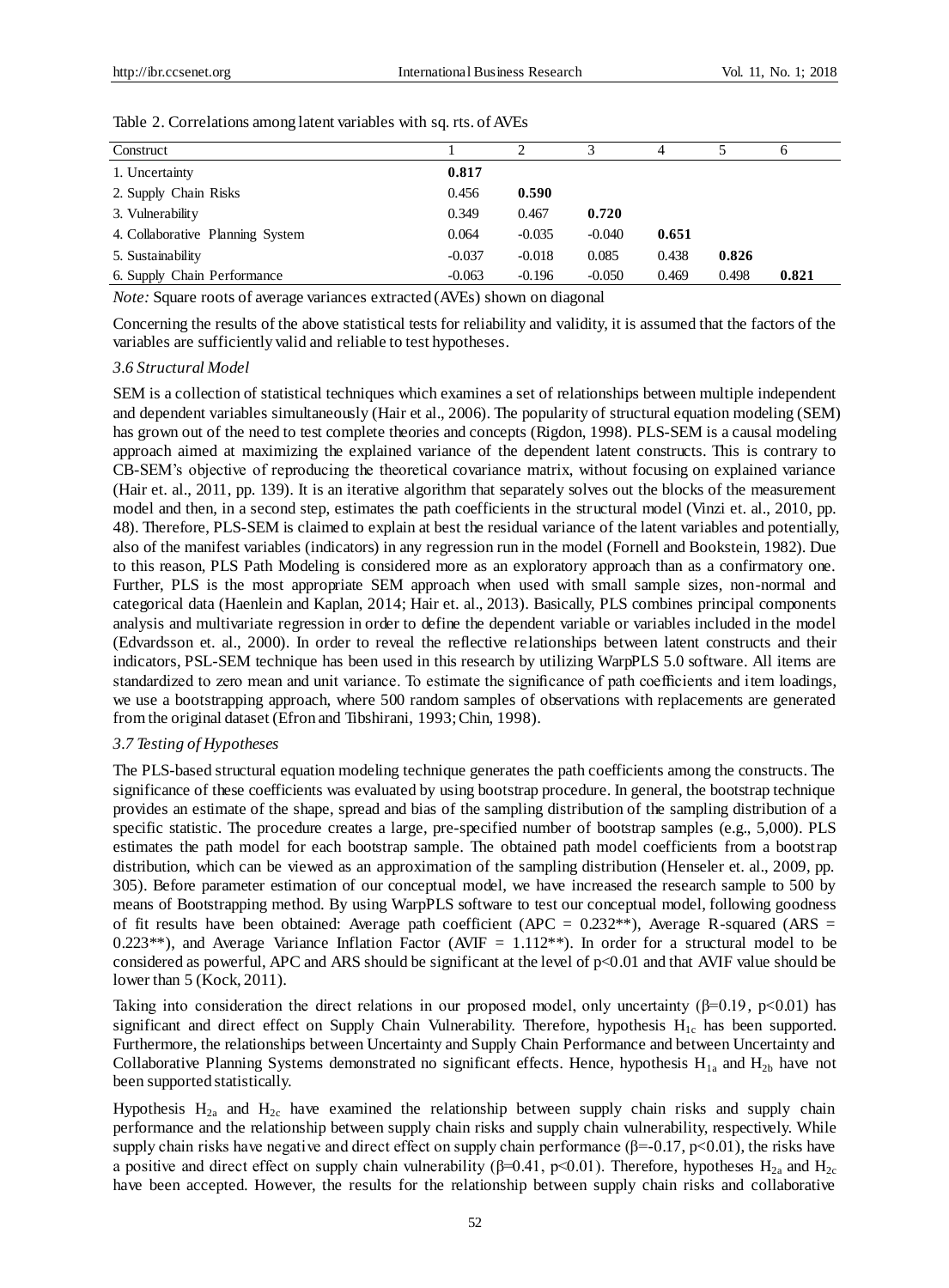planning systems have revealed that the hypothesis  $H_{2b}$  has been rejected.

Examination of the direct impact of both supply chain performance and collaborative planning systems on supply chain sustainability demonstrated to be statistically significant. Therefore, hypothesis  $H_3$  ( $\beta$ =0.37,  $p$ <0.01) and H<sub>5</sub> ( $\beta$ =0.29, p<0.01) have been accepted. Nevertheless, the hypothesis H<sub>6</sub> investigating the relationship between supply chain vulnerability and supply chain sustainability has been rejected.

Lastly, the results for the hypothesis (H<sub>4</sub>) proposing a positive relationship between collaborative planning systems and supply chain performance in our conceptual model is supported  $(\beta=0.47, p<0.01)$ .

The  $R^2$  values for the four dependent variables, i.e. SCP, collaborative planning systems, supply chain vulnerability and supply chain sustainability, are 0.26, 0.04, 0.27, and 0.33 respectively. Vijayasarathy (2010) utilizes the  $R^2$  categorization of Cohen (1998) according to the effect sizes as small; 0.02, medium; 0.13, and large; 0.26. Hence, the results reveal explicitly that except collaborative planning systems, all the dependent variables have a large effect size. Table 3 displays the results of the hypotheses.

Table 3. Hypotheses results

| <b>Hypotheses</b>                                          | Results   |
|------------------------------------------------------------|-----------|
| $H_{1a}$ : Uncertainty – SC Performance                    | NS        |
| $H_{1b}$ : Uncertainty – Collaborative Planning Systems    | NS        |
| $H_{1c}$ : Uncertainty – SC Vulnerability                  | Supported |
| $H_{2a}$ : SC Risks – SC Performance                       | Supported |
| $H_{2h}$ : SC Risks – Collaborative Planning Systems       | NS        |
| $H_{2c}$ : SC Risks – SC Vulnerability                     | Supported |
| $H_3$ : SC Performance – SC Sustainability                 | Supported |
| $H_4$ : Collaborative Planning Systems – SC Performance    | Supported |
| $H_5$ : Collaborative Planning Systems – SC Sustainability | Supported |
| $H_6$ : SC Vulnerability – SC Sustainability               | NS.       |

**4. Discussion and Conclusion**

Supply chain elements are constituted by many variables such as supply chain uncertainty, collaborative planning systems, supply chain vulnerability, supply chain performance, and supply chain sustainability. These variables display differences between various manufacturing enterprises. Hence, a conceptual model is proposed and empirically tested using PLS-SEM based on data collected from the enterprises in the automotive sector. This paper reports on the supply chain performance and sustainability study in the Turkish automotive industry, drawing on a sample of 213 manufacturing firms.

In this study, we aim to make a contribution to the literature by proposing a model, which examines the relationship between 3 main constructs -the supply chain performance, supply chain vulnerability and supply chain sustainability- and their antecedents. Towards this goal, we combined multiple approaches from to literature mainly focusing on the supply chain performance and its sustainability. We utilized PLS-SEM to test our hypothesis. Out of 10 hypothesis proposed, only 6 of them are found to be statistically significant. We have selected automotive sector as our focal due to the facility of gathering data and the need for disclosure of vulnerabilities in this sector. Supply chain performance and collaborative planning systems have both displayed positive relationships with supply chain sustainability as expected. However; surprisingly, we did not find any linkage between supply chain vulnerability and sustainability which is contrary to our expectations. The possible reason for this result might be that the other constructs i.e. collaborative planning systems and supply chain performance could lessen the impact of supply chain vulnerability on supply chain sustainability. Another interesting results which are derived from this study is that there have been no evidence found statistically supporting the hypotheses of the relationship between uncertainty and SC performance and the relationship between uncertainty and collaborative planning systems. Uncertainty and SC Risks have demonstrated positive and statistically significant relationship with vulnerability which is in good agreement with the findings in the literature.

Our findings support the fact that SC Risks is a major hindrance of supply chain performance and are also major driver for the rise in supply chain vulnerability. Managers should recognize and manage SC Risks in order to boost their supply chain performance and also their sustainability.

In summary, the overall findings of this study indicate that sustainable supply chain practices are an interesting field of research and these practices have a close linkage both with supply chain performance and collaborative planning systems. This study attempts to combine both supply chain performance, supply chain sustainability and its antecedents in a conceptual model.

Having a clear understanding of the exact nature of supply chain performance and sustainability will help firms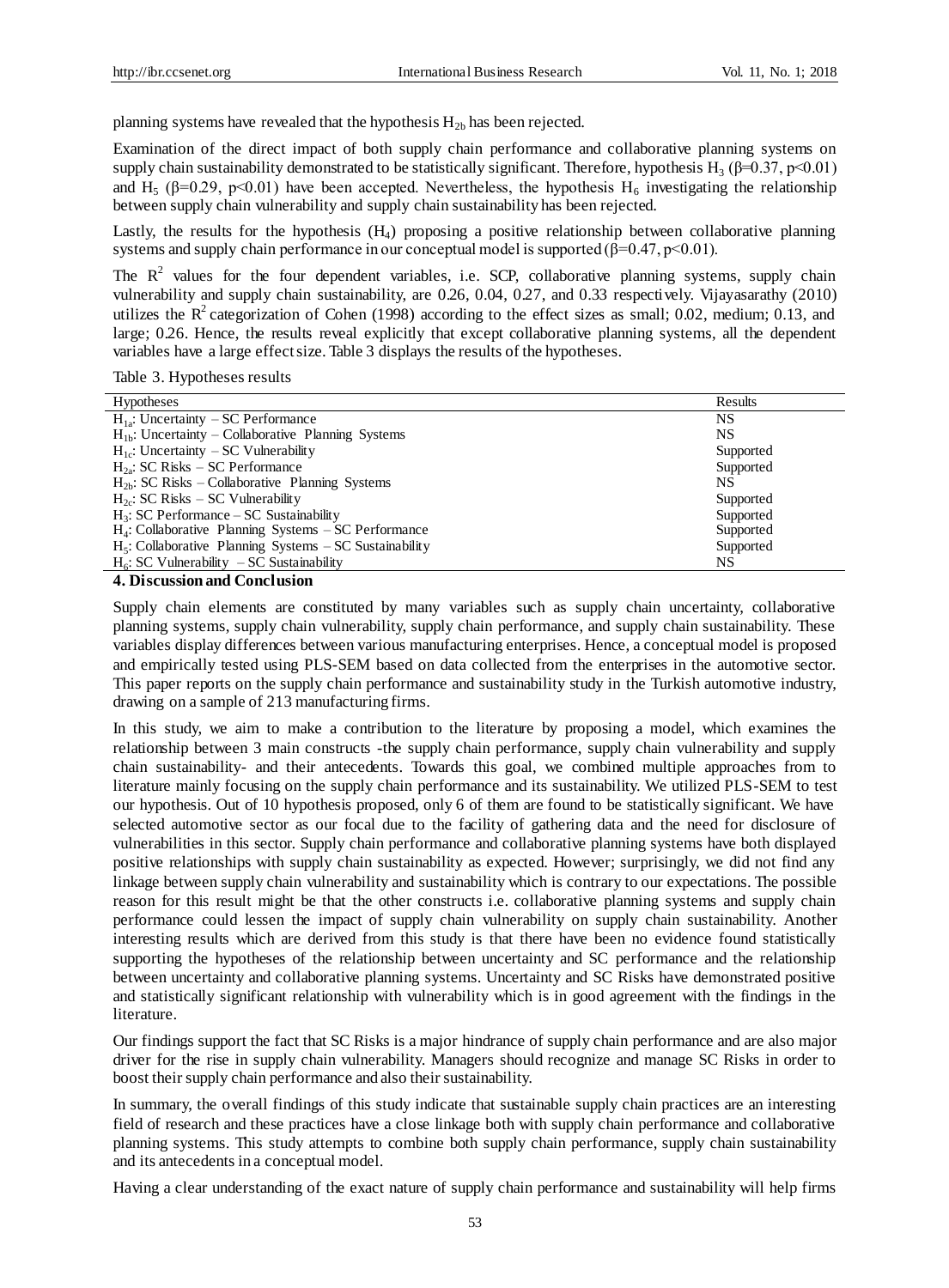to manage their risks and collaborative planning systems, to be followed by appropriate subsequent action plan.

## *4.1 Limitations and Future Research*

Our results provide important explanations for supply chain sustainability and direct affecting constructs for sustainability and its antecedents in the automotive sector. The conceptual model, as a whole, except a few relationships between constructs has been supported empirically. As research limitations, following aspects should be mentioned. This study focuses on the automotive industry exclusively. Further research could be conducted for other industries like machinery, textile or electronics in order to test the general validity of the results. In addition, this study has been conducted in an emerging economy, and the results could change according to the culture, economy and sector. The welfare levels of the countries could have an impact on the results. Additionally, an international survey could give interesting insights regarding the degree of implementation in other countries. Last but not the least, increasing the sample size, broadening the geographic location and adding new constructs or moderators/mediators could improve the generalization of the findings.

# **References**

- Anderson, J. C., & Gerbing, D. W. (1988). Structural equation modeling in practice: a review and recommend two-step approach. *Psychological Bulletin*, *103*(3), 411-423. https://doi.org/10.1037/0033-2909.103.3.411
- Bandaly, D. et. al. (2012). Supply chain risk management I: Conceptualization, framework and planning process' *Risk Management, 14,* 249-271. https://doi.org/10.1057/rm.2012.7
- Bavarsad, B. et. al. (2013). Study of Relationship Between Supply Chain Management Strategy With Logistics Performance And Organizational Performance. *Interdisciplinary Journal of Contemporary Research in Business*, *4*(9), 1308-1317.
- Blome, C., & Schoenherr, T. (2011). Supply chain risk management in financial crises a multiple case-study approach. *International Journal of Production Economics, 134,* 43-57. https://doi.org/10.1016/j.ijpe.2011.01.002
- Brown, T. A. (2006). Confirmatory Factor Analysis for Applied Research', Guilford Press, New York.
- Cannon, J. P., & Homburg, C. (2001). Buyer-Supplier Relationships and Customer Firm Costs. *Journal of Marketing*, *65,* 29-43. https://doi.org/10.1509/jmkg.65.1.29.18136
- Carter, C. R., & Easton P. L. (2011). Sustainable supply chain management: evolution and future directions', *International Journal of Physical Distribution & Logistics Management, 41*(1), 46-62. https://doi.org/10.1108/09600031111101420
- Carter, C. R., & Rogers, D. S. (2008). A framework of sustainable supply chain management: moving toward new theory. *International Journal of Physical Distribution & Logistics Management*, *38*(5), 360-387. https://doi.org/10.1108/09600030810882816
- Chen, I. J., & Paulraj, A. (2004). Towards a theory of supply chain management: the constructs and measurements. *Journal of Operations Management, 22,* 119-150. https://doi.org/10.1016/j.jom.2003.12.007
- Cheung, Y. K. F., & Rowlinson, S. (2011). Supply chain sustainability: a relationship management approach', *International Journal of Managing Projects in Business*, *4*(3), 480-497. https://doi.org/10.1108/17538371111144184
- Chin, W. W. (1998). Issues and opinion on structural equation modeling. *MIS Quarterly*, *22*(1), 7-16.
- Chin, W. W. (1998). The partial least squares approach to the structural equation modelling. In: Marcoulides, G.A. (Ed.), Modern Methods for Business Research. Lawrence Erlbaum Associates, Mahwah, 295-336.
- Chopra, S., & Sodhi, M. S. (2004). Managing risk to avoid supply-chain breakdown. MIT Sloan Manag. *Rev., 46*(1), 53-61.
- Christopher, M., & Peck, H. (2004). Building the resilient supply chain', *International Journal of Logistics Management*, *15*(2), 1-13. https://doi.org/10.1108/09574090410700275
- Cohen, J. (1998). Statistical Power Analysis for the Behavioral Sciences',  $2<sup>nd</sup>$  ed., Lawrence Erlbaum Associates, Hillsdale, New Jersey.
- Cook, L. S., & Heiser, D. R. (2010). The moderating effect of supply chain role on the relationship between supply chain practices and performance', *International Journal of Physical Distribution & Logistics Management, 41*(2), 104-134. https://doi.org/10.1108/09600031111118521
- Cucchiellla, F., & Gastaildi, M. (2006). Risk management in supply chain: a real option approach. *Journal of*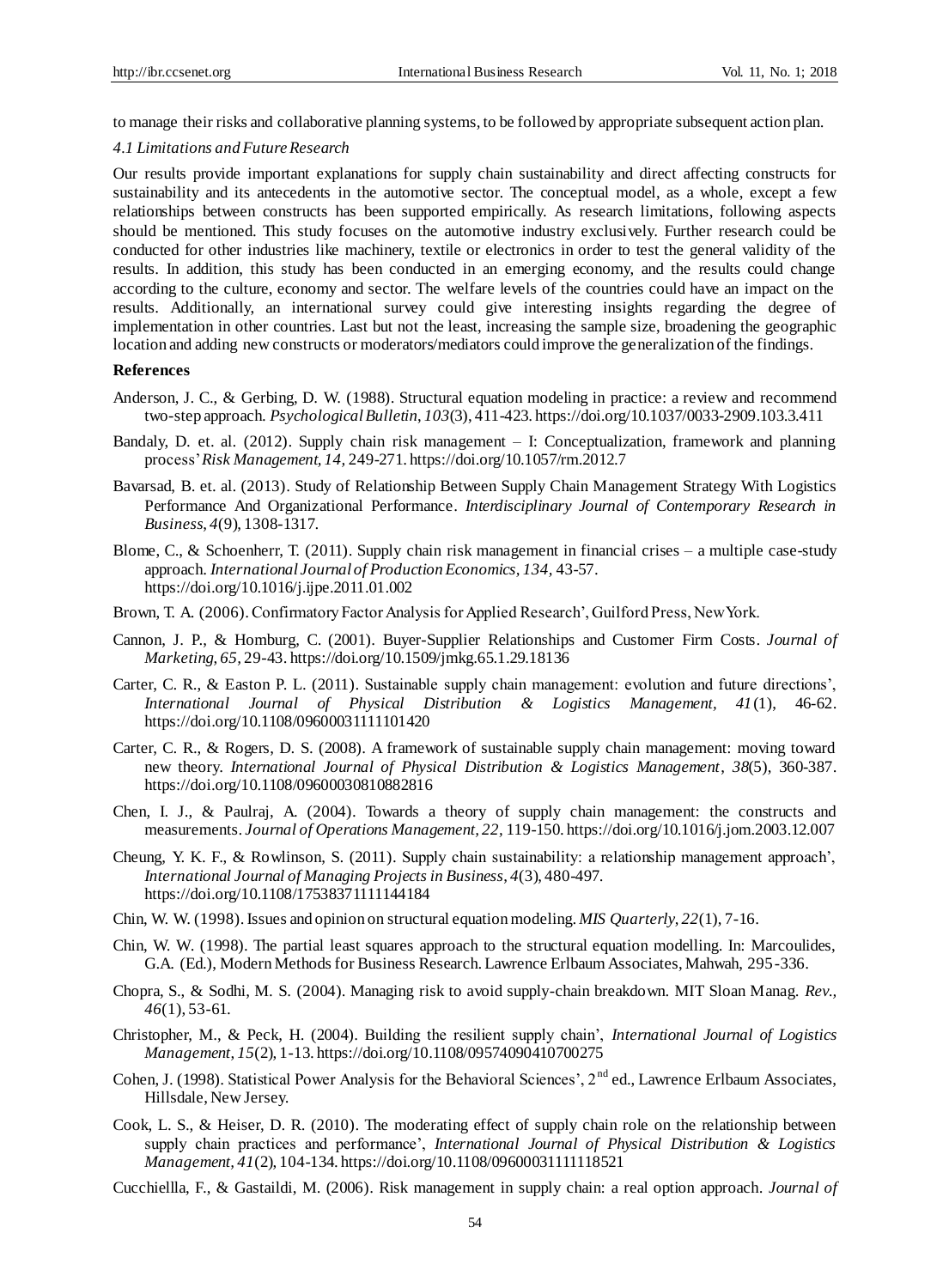*Manufacturing Technology Management*, *17*(6), 700-720. https://doi.org/10.1108/17410380610678756

- Dowling, G., & Staelin, R. (1994). A model of perceived risk and intended risk-handling activity. *Journal of Consumer Research*, *21,* 119-134. https://doi.org/10.1086/209386
- Edvarssson, B., Johnson, M. D., Gustafsson, A., & Strandvik, T. (2000). The effects of satisfaction and loyalty on profits growth: products versus services. *Total Quality Management, 11*(7), 917-927. https://doi.org/10.1080/09544120050135461
- Efron, B., & Tibshirani, R. (1993). An Introduction to the Bootstrap. Chapman and Hall, Boa Raton. https://doi.org/10.1007/978-1-4899-4541-9
- Etter, J. F., & Perneger, T. V. (1997). Analysis of non-response bias in a mailed health survey. *Journal of clinical epidemiology*, *50*(10), 1123-1128. https://doi.org/10.1016/S0895-4356(97)00166-2
- Faisal, M. N., Banwet, D. K., & Shankar, R. (2006). Supply chain risk mitigation: modeling the enablers. *Business Process Management Journal*, *12*(4), 535-552. https://doi.org/10.1108/14637150610678113
- Fornell, C., & Bookstein, F. L. (1982). Two structural equation models: LISREL and PLS applied to consumer exit-voice theory. *Journal of Marketing Research*, *19,* 440-452. https://doi.org/10.2307/3151718
- Fornell, C., & Larcker, D. F. (1981). Evaluating structural equations models with unobservable variables and measurement error. *Journal of Marketing Research*, *8*(1), 39-50. https://doi.org/10.2307/3151312
- Gunasekaran, A., & Ngai, E. W. T. (2004). Information systems in supply chain integration and management. *[European Journal of Operational Research](http://www.sciencedirect.com/science/journal/03772217)*, *159*(2), 269-295. https://doi.org/10.1016/j.ejor.2003.08.016
- Haenlein, M., & Kaplan, A. M. (2004). A beginner's guide to partial least squares analysis. *Understanding Statistics*, *3*(4), 283-297. https://doi.org/10.1207/s15328031us0304\_4
- Hair, J. F, Ringle, C. M., & Sarstedt, M. (2011). PLS-SEM: Indeed a Silver Bullet', *Journal of Marketing Theory and Practice*, *19*(2), 139-152. https://doi.org/10.2753/MTP1069-6679190202
- Hair, J. F, Ringle, C. M., & Sarstedt, M. (2013). Partial least squares structural modeling: rigorous applications, better results and higher acceptance. *Long Range Planning*, *46*(1-2), 1-12. https://doi.org/10.1016/j.lrp.2013.01.001
- Hair, J. F. J., Black, W. C., Babin, B. J., Anderson, R. E., & Tatham, R. L. (2006). Multivariate data analysis. Pearson Education: New Jersey.
- Hallikas, J., Virolainen, V. M., & Tuominen, M. (2002). Risk analysis and assessment in network environments: a dyadic case study. *International Journal of Production Economics*, *78*(1), 45-55. https://doi.org/10.1016/S0925-5273(01)00098-6
- Helbing, D., Ammoser, H., & Kühnert C. (2006). Disasters as extreme events and the importance of network interactions for disaster response management. In: Albeverio Sergio, Jentsch Volker, Kantz Holger, editors. Extreme events in nature and society, the frontiers collection. Berlin Heidelberg: Springer; 319-348. https://doi.org/10.1007/3-540-28611-X\_15
- Henseler, J., Ringle, C. M., & Sinkovics, R. R. (2009). *The use of partial least squares path modeling in international marketing, 20,* 277-319.
- Inman, R. A. et. al. (2011). Agile manufacturing: Relation to JIT, operational performance and firm performance. *Journal of Operations Management, 29,* 343-355. https://doi.org/10.1016/j.jom.2010.06.001
- Jorekog, K. G., & Sorbom, D. (1989). *LISREL 7 Users Reference Guide*, Scientific Software Inc., Chicago, IL.
- Jüttner, U. (2005). Supply chain risk management. *The International Journal of Logistics Management*, *16(*1), 120-141. https://doi.org/10.1108/09574090510617385
- Kim, S. W. (2009). An investigation on the direct and indirect effect of supply chain integration on firm performance. *International Journal of Production Economics, 119*, 328-346. https://doi.org/10.1016/j.ijpe.2009.03.007
- Kleijnen, M., Ruyter, K., & Wetzels, M. (2007). An assessment of value creation in mobile service delivery and the moderating role of time consciousness. *Journal of Retailing*, *83*(1), 33-46. https://doi.org/10.1016/j.jretai.2006.10.004
- Kline, R. B. (2011). Principles and Practice of Structural Equation Modeling' 3<sup>rd</sup> ed., Guilford Press, New York.
- Kock, N. (2011). Using Warp PLS in e-collaboration studies: Descriptive statistics, Settings, and Key Analysis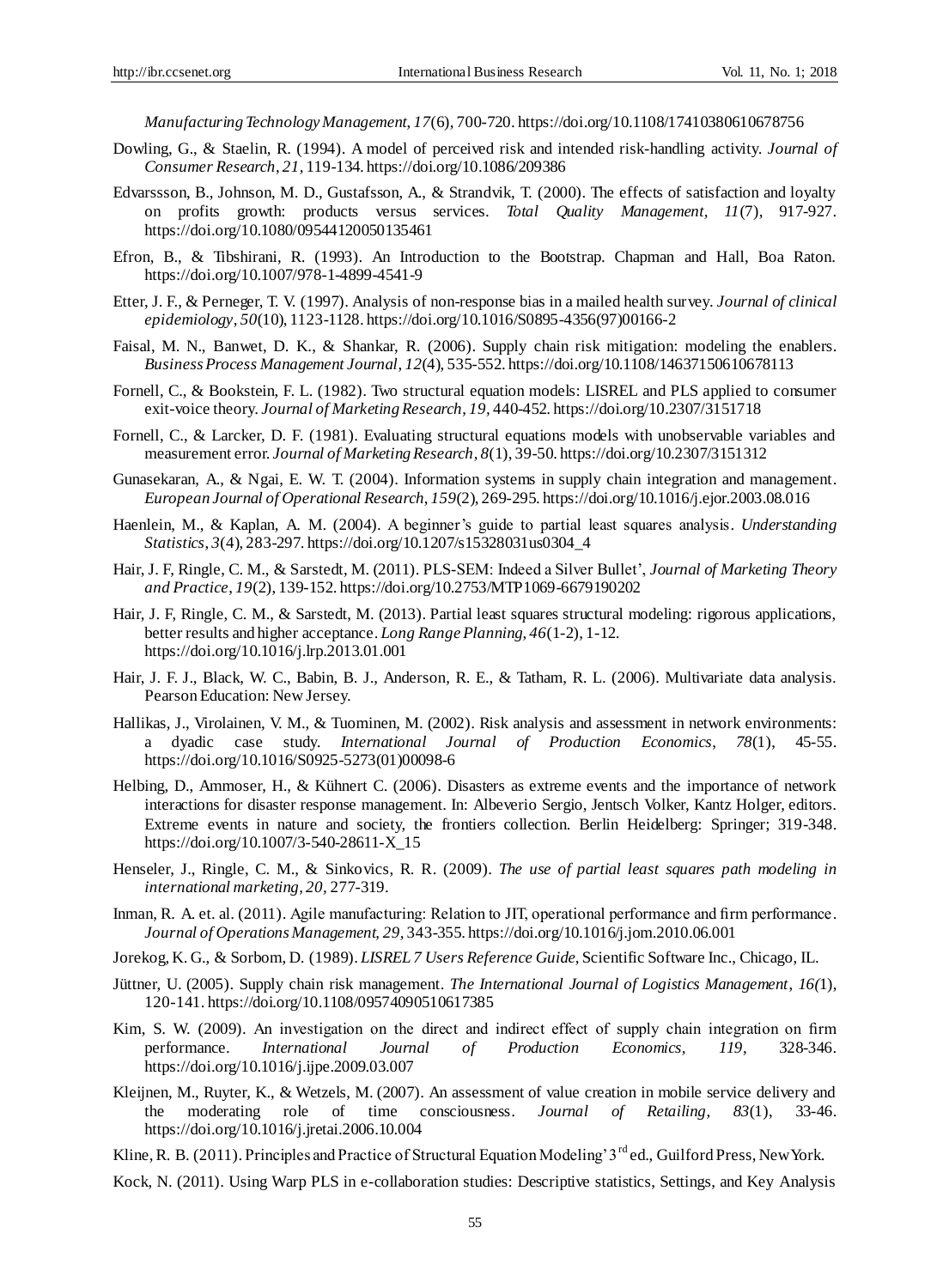Results. *Journal of e-Collaboration, 7*(2), 1-18. https://doi.org/10.4018/jec.2011040101

- Kocoglu, I. et. al. (2011). The effect of supply chain integration on information sharing: Enhancing the supply chain performance. *Procedia Social and Behavioral Sciences*, *24,* 1630-1649. https://doi.org/10.1016/j.sbspro.2011.09.016
- Krysiak, F. C. (2009). Risk Management as a Tool for Sustainability. *Journal of Business Ethics*, *85,* 483-492. https://doi.org/10.1007/s10551-009-0217-7
- Kumar, C. G., & Nambirajan, T. (2014). Does Supply Chain Performance Mediates The Relationship Between Critical Supply Chain Management Components And Organizational Performance? *Delhi Business Review, 15*(1), 67-81.
- Li, G. et. al. (2008). The impact of IT implementation on supply chain integration and performance. *International Journal of Production Economics*, *120,* 125-138. https://doi.org/10.1016/j.ijpe.2008.07.017
- Li, S. et. al. (2006). The impact of supply chain management practices on competitive advantage and organizational performance. *The International Journal of Management Science, 34,* 107-124. https://doi.org/10.1016/j.omega.2004.08.002
- Lin, I., & Schaeffer, N. C. (1995). Using survey participants to estimate the impact of nonparticipation. *Public Opinion Quarterly, 59*(2), 236-258. https://doi.org/10.1086/269471
- Manuj, I., & Mentzer, J. T. (2008). Global supply chain risk management. *J. Bus. Logist., 29*(1), 133-155. https://doi.org/10.1002/j.2158-1592.2008.tb00072.x
- Menachemi, N. (2010). Assessing response bias in a web survey at a university faculty. *Evaluation and Research in Education*, *24*(1), 5-15. https://doi.org/10.1080/09500790.2010.526205
- Mentzer, J. T. (2001). Defining Supply Chain Management. *Journal of Business Logistics*, *22*(2), 1-26. https://doi.org/10.1002/j.2158-1592.2001.tb00001.x
- Merschmann, U., & Thonemann, U. W. (2011). Supply chain flexibility, uncertainty and firm performance: An empirical analysis of German manufacturing firms. *International Journal of Production Economics, 130,* 43-53. https://doi.org/10.1016/j.ijpe.2010.10.013
- Min, S., & Mentzer, J. T. (2004). Developing and Measuring Supply Chain Management Concepts. *Journal of Business Logistics, 25*(1), 63-99. https://doi.org/10.1002/j.2158-1592.2004.tb00170.x
- Norrman, A., & Jansson, U. (2004). Ericsson's proactive supply chain risk management approach after a serious sub‐supplier accident. *International Journal of Physical Distribution and Logistics Management*, *34(*5), 434-456. https://doi.org/10.1108/09600030410545463
- Nunnally, J. C., & Bernstein, I. H. (1994). Psychometric Theory', 3rd ed., McGraw-Hill, New York.
- Podsakoff, P. M., MacKenzie, S. B., Lee, J. Y., & Podsakoff, N. P. (2003). Common method biases in behavioral research: A critical review of the literature and recommended remedies. *Journal of Applied Psychology*, *88*(5), 879-903. https://doi.org/10.1037/0021-9010.88.5.879
- Power, D. J., Sohal, A. S., & Rahman, S. U. (2001). Critical success factors in agile supply chain management-An empirical study', *International Journal of Physical Distribution and Logistics Management*, *31*(4), 247-265. https://doi.org/10.1108/09600030110394923
- Qrunfleh, S., &Tarafdar, M. (2013). Lean and agile supply chain strategies and supply chain responsiveness: the role of strategic supplier partnership and postponement. *Supply Chain Management: An International Journal*, *18*(6), 571-582. https://doi.org/10.1108/SCM-01-2013-0015
- Qrunfleh, S., Tarafdar, M., & Ragu‐[Nathan,](http://www.emeraldinsight.com.login.library.ucs.ac.uk/author/Ragu-Nathan%2C+TS) T. S. (2012). Examining alignment between supplier management practices and information systems strategy. *Benchmarking: An International Journal*, *19,* 604-617. https://doi.org/10.1108/14635771211258034
- Reio, T. G. (2010). The threat of common method variance bias to theory building. *Human Resource Development Review*, *9*(4), 405-411. https://doi.org/10.1177/1534484310380331
- Rezaei, S., & Ghodsi, S. S. (2014). Does value matters in playing online game? An empirical study among massively multiplayer online role-gaming games (MMORPGs). *Computers in Human Behavior*, *35,*  252-266. https://doi.org/10.1016/j.chb.2014.03.002
- Rigdon, E. E. (1998). Structural equations modeling", in Marcoulides, G.A. (Ed.), Modern Methods for Business Research, Lawrence-Erlbaum Associates, Mahwah, NJ, 251-294.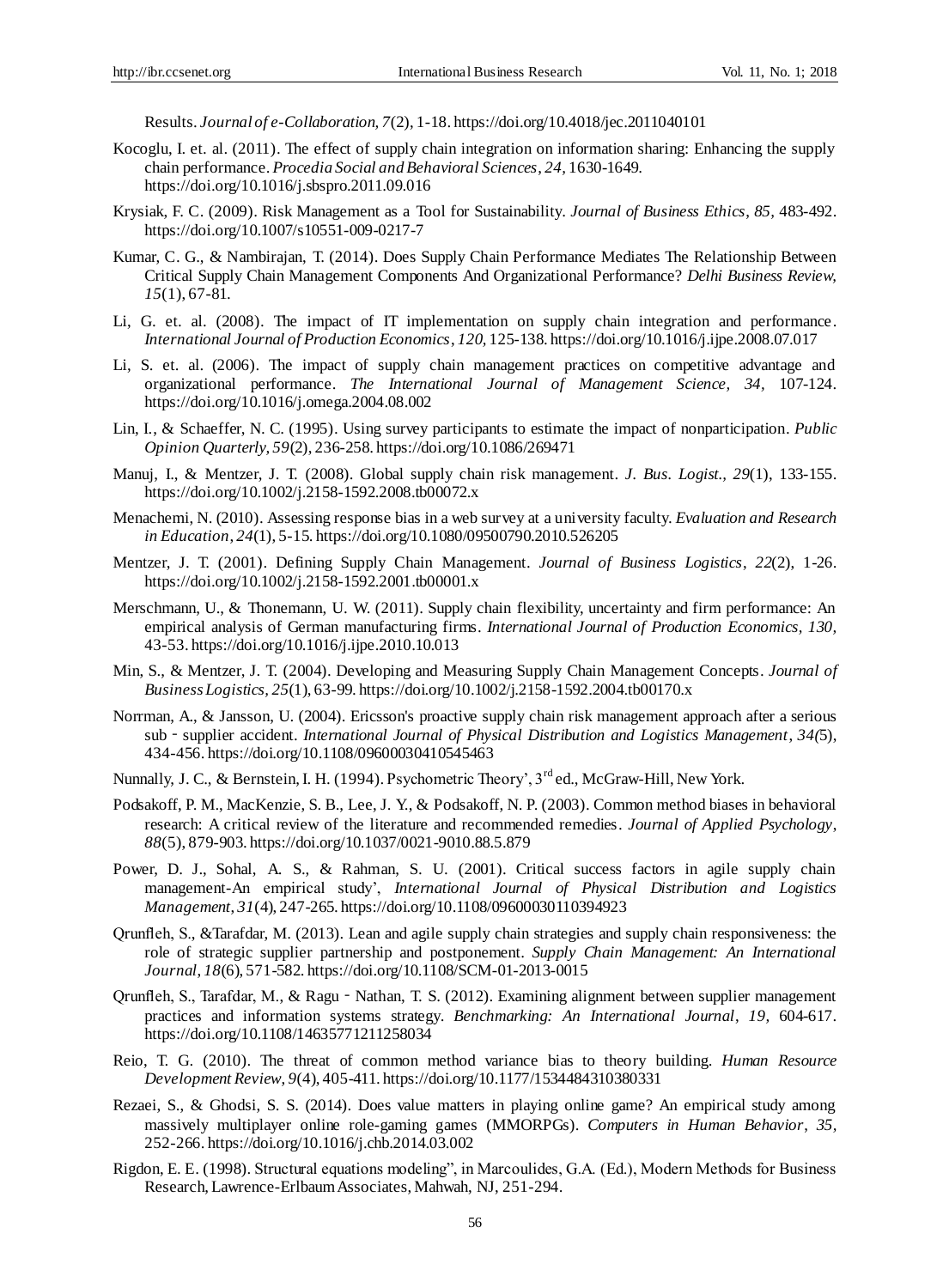- Schaltegger, S., & Burritt, R. (2014). Measuring and managing sustainability performance of supply chains Review and sustainability supply chain management framework. *Supply Chain Management: An International Journal*, *19*(3), 232-241. https://doi.org/10.1108/SCM-02-2014-0061
- Seuring, S., & Müller, M. (2008). From a literature review to a conceptual framework for sustainable supply chain management. *Journal of Cleaner Production*, *16*(15), 1699-1710. https://doi.org/10.1016/j.jclepro.2008.04.020
- Sinha, P. R., Whitman, L. E., & Malzahn, D. (2004). Methodology to mitigate supplier risk in an aerospace supply chain. *Supply Chain Management: International Journal*, *9*(2), 154-168. https://doi.org/10.1108/13598540410527051
- Spector, P. E. (2006). Method variance in organizational research truth or urban legend? *Organ. Res. Methods*, *9*(2), 221-232. https://doi.org/10.1177/1094428105284955
- Stauffer, D. (2003). Supply Chain Risk: Deal With It. *Harward Business School-Working Knowledge*, 1-4.
- Svensson, G. (2000). A conceptual analysis for the framework for the analysis of vulnerability in supply chains', *International Journal of Physical Distribution & Logistics Management, 30*(9), 731-749. https://doi.org/10.1108/09600030010351444
- Tang, C. S. (2006). Perspectives in supply chain risk management. *International Journal of Production Economics*, *103*(2), 451-488. https://doi.org/10.1016/j.ijpe.2005.12.006
- Tang, C. S. (2006). Robust strategies for mitigating supply chain disruptions. *International Journal of Logistics Research and Applications: A Leading Journal of Supply Chain Management*, *9*(1), 33-45. https://doi.org/10.1080/13675560500405584
- Thompson, S. A., Loveland, J. M., & Fombelle, P. W. (2014). Thematic discrepancy analysis: a method to gain insights into lurkers and test for non-response bias. *Journal of Interactive Marketing*, *28*(1), 55-67. https://doi.org/10.1016/j.intmar.2013.06.001
- Thun, J. H., & Hoenig, D. (2011). An empirical analysis of supply chain risk management in the German automotive industry. *International Journal of Production Economics, 131,* 242-249. https://doi.org/10.1016/j.ijpe.2009.10.010
- Trkman, P., & McCormack, K. (2009). Supply chain risk in turbulent environments—A conceptual model for managing supply chain network risk', *International Journal of Production Economics*, *119,* 247-258. https://doi.org/10.1016/j.ijpe.2009.03.002
- Vanichchinchai, A., & Igel, B. (2011). The impact of total quality management on supply chain management and firm's supply performance. *International Journal of Production Research,* 49(11), 3405-3424. https://doi.org/10.1080/00207543.2010.492805
- Vijayasarathy, L. R. (2010). Supply integration: An investigation of its multi-dimensionality and relational antecedents. *International Journal of Production Economics, 124,* 489-505. https://doi.org/10.1016/j.ijpe.2010.01.010
- Vinzi, V. E. et. al. (2010). Handbook of Partial Least Squares', Springer, Berlin. https://doi.org/10.1007/978-3-540-32827-8
- Wagner, S. M., & Bode, C. (2006). An empirical investigation into supply chain vulnerability. *Journal of Purchasing & Supply Management*, *12,* 301-312. https://doi.org/10.1016/j.pursup.2007.01.004
- Wagner, S. M., & Bode, C. (2008). An empirical examination of supply chain performance along several dimensions of risk. *Journal of Business Logistics*, *29,* 307-325. https://doi.org/10.1002/j.2158-1592.2008.tb00081.x
- Wang, Z., & Sarkis, J. (2013). Investigating the relationship of sustainable supply chain management with corporate financial performance*. International Journal of Productivity and Performance Management, 63*(8), 871-888. https://doi.org/10.1108/IJPPM-03-2013-0033
- Wieland, A., & Wallenburg, C. M. (2012). Dealing with supply chain risks- Linking risk management practices and strategies to performance', *International Journal of Physical Distribution & Logistics Management, 42*(10), 887-905. https://doi.org/10.1108/09600031211281411
- Williams, L. J., & Brown, B. K. (1994). Method variance in organizational behavior and human resources research: effects on correlations, path coefficients, and hypothesis testing. *Organizational Behavior and*